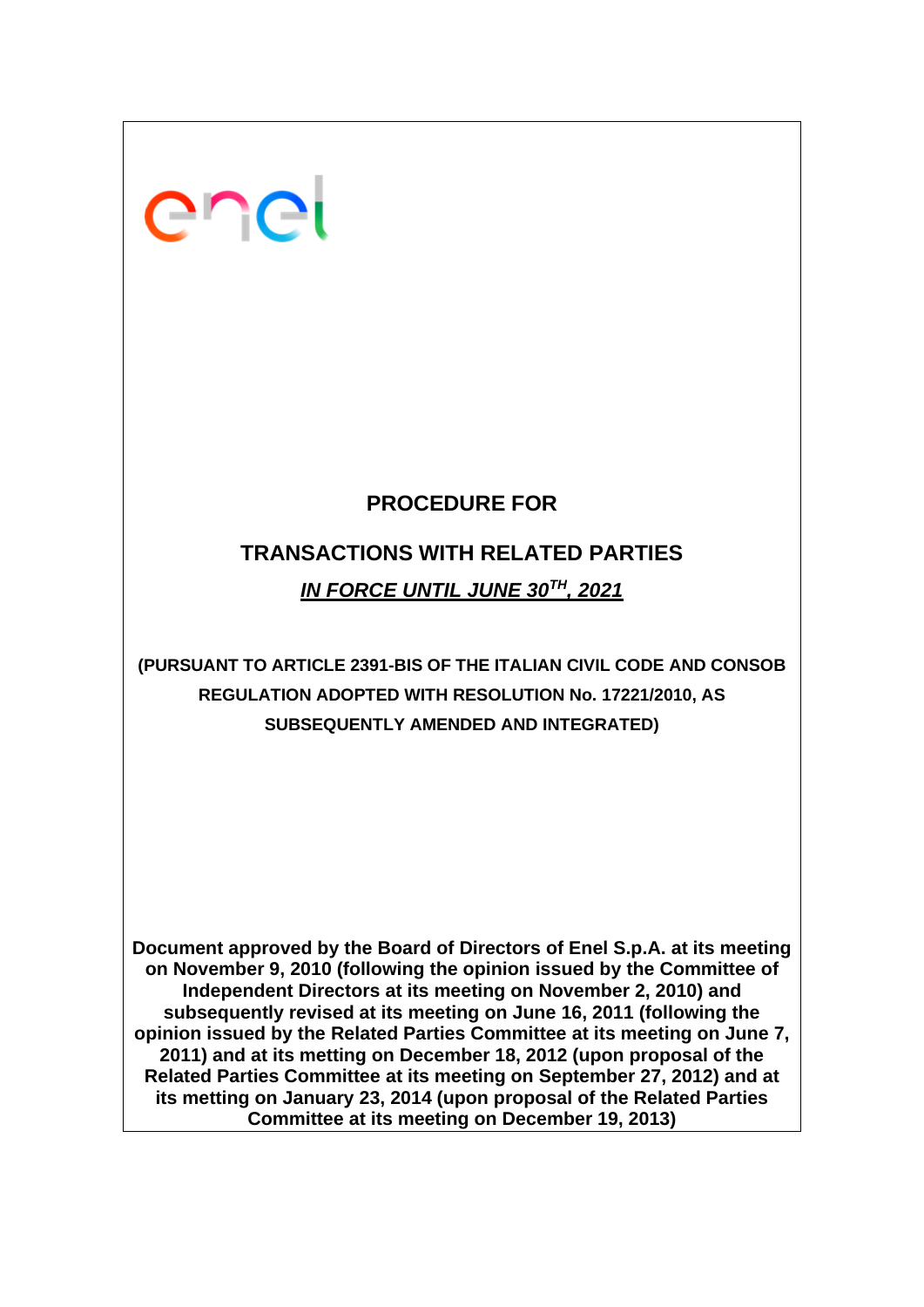#### *Scope of application*

1.1. The present Procedure (as defined herein), adopted pursuant to Article 2391-*bis* of the Italian Civil Code and the Related Parties Regulation (as defined herein), establishes the rules that shall govern the approval and execution by Enel S.p.A., directly or through subsidiaries, of transactions with related parties, in order to ensure the transparency and both the substantial and procedural correctness of such transactions.

#### **ARTICLE 2**

#### *Definitions*

- 2.1 For the purposes of this Procedure:
- a) "**Advisory Board**": means the committee composed of the heads of Enel's Audit, Administration, Finance and Control, and Legal and Corporate Affairs Departments in charge of solving the cases provided under Articles 3.2 and 13.3, subsection c) of the present Procedure;
- b) "**Independent Directors**": means those Enel's Directors deemed independent by the Company pursuant to the Self-regulation Code;
- c) **"Unrelated Directors**": means those Enel's Directors other than the counterparty of a specific Transaction and its Related Parties;
- d) "**Self-regulation Code**": means the Self-regulation Code for listed companies, approved in March 2006 by the Committee for Corporate Governance of Listed Companies promoted by Borsa Italiana S.p.A., as subsequently amended and integrated;
- e) "**Related Parties Committee**" or "**Committee**": means the committee indicated in the following Article 5;
- f) "**Market-equivalent or Standard Terms**": means those terms which are similar to those usually applied to unrelated parties for transactions of the same nature, entity and risk, or which are based on regulated tariffs or fixed prices, or applied to entities with which Enel (or companies which are directly and/or indirectly controlled by Enel) is legally bound to transact at fixed price;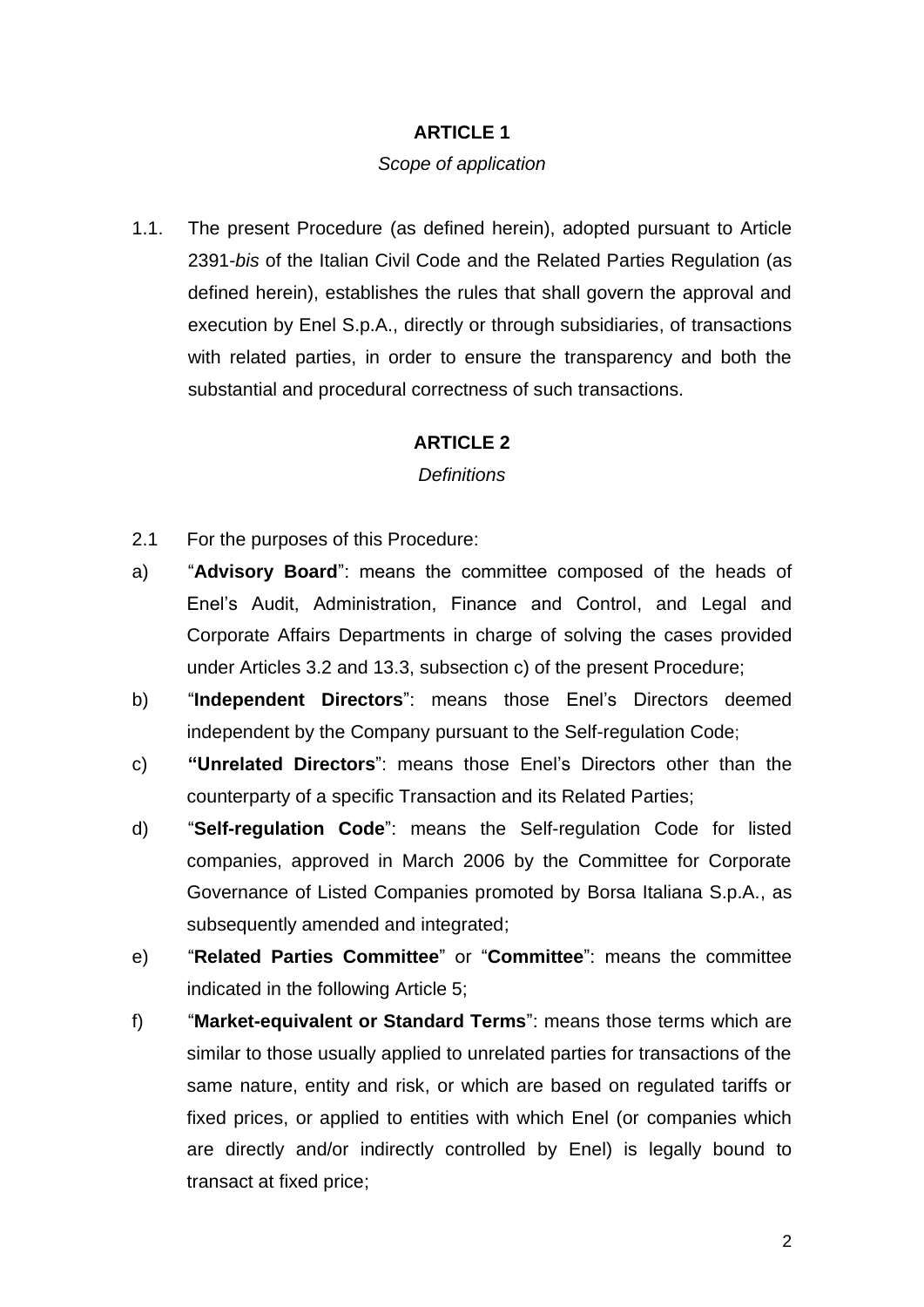- g) "**Enel**" or the "**Company**": means Enel S.p.A.;
- h) "**Enel Group**": means all those companies which fall within the consolidation perimeter of Enel;
- i) "**Related Party/Parties Transaction/s**" or "**Transaction/s**": means any transfer of resources, services or obligations between Enel (or companies which are directly and/or indirectly controlled by Enel) and one or more Related Parties, regardless of whether for valuable consideration. By way of example, but not comprehensively, the following transactions shall be considered Related Parties Transactions:
	- acts disposing of movable or immovable assets, even gratuitously;
	- the provision of works, services and supplies;
	- granting or obtaining loans and guarantees;
	- mergers, spin-off by incorporation or strictly non proportional spinoff, if carried out with Related Parties;
	- any decision regarding the allocation of any kind of remuneration and economic benefits, to the members of the Board of Directors and/or to the regular Statutory auditors of Enel, as well as the executives with strategic responsibilities of companies of the Enel Group;
	- any other act concerning rights connected with assets;
- j) "**Transactions for Small Amounts**": means the Transactions with an amount or equivalent-value below the thresholds provided in the following Article 13.2;
- k) "**Transactions of Major Importance**": means the Transactions in which, at least one of the following relevance indexes, applicable depending on the specific Transaction, is greater than the 5% threshold:
	- (i) equivalent-value relevance ratio: it is the ratio between the equivalent of the Transaction and the net equity drawn from the latest published consolidated balance sheet of the Company or, if greater, the capitalization of the Company at the end of the last trading day included in the period covered by the latest published periodical accounting document;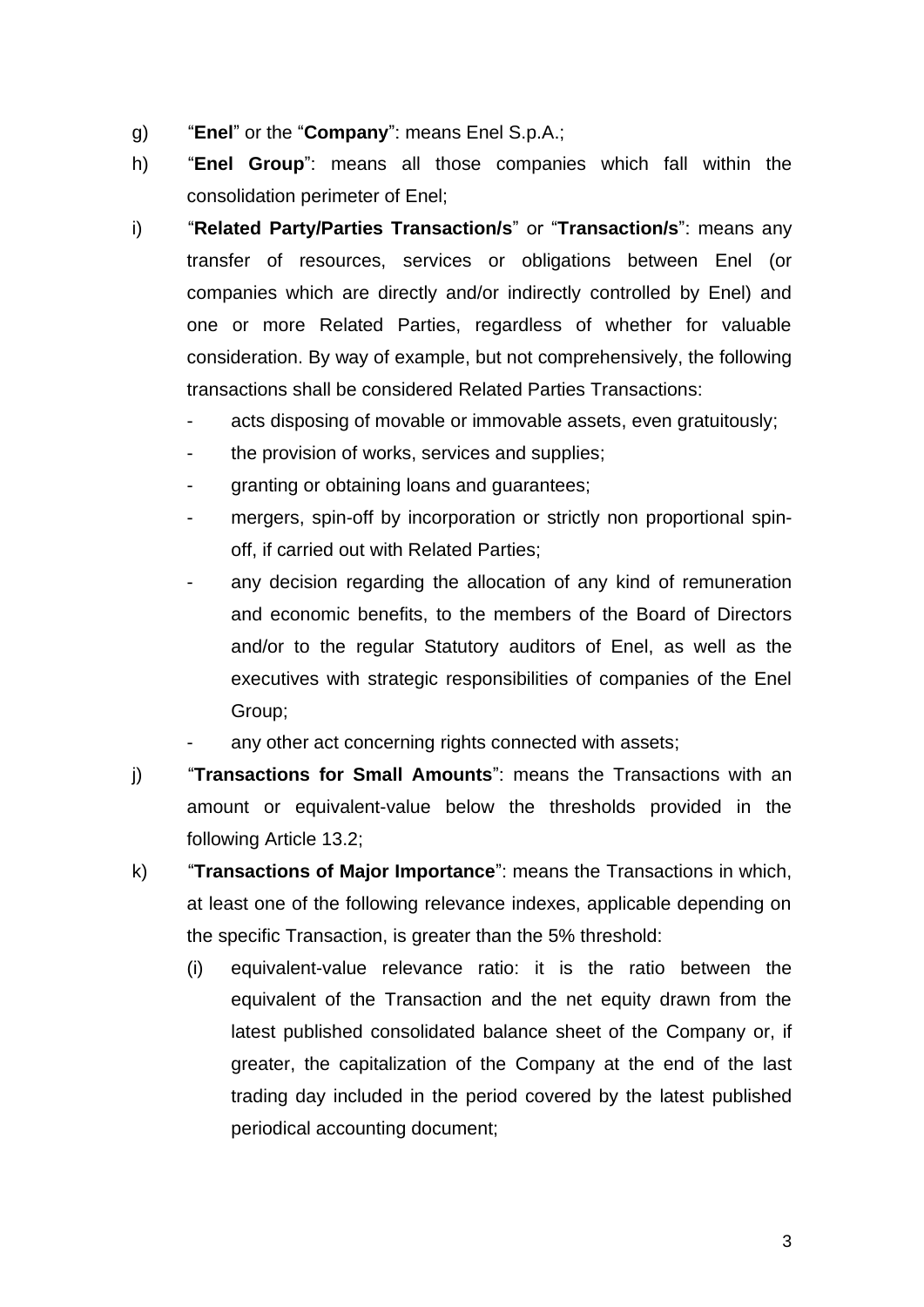- (ii) asset relevance ratio: it is the ratio between the total assets of the entity in the Transaction and the total assets drawn from the latest published consolidated balance sheet of the Company;
- (iii) liabilities relevance ratio: it is the ratio between the total liabilities of the acquired entity and the total assets drawn from the latest published consolidated balance sheet of the Company;
- l) "**Transactions of Minor Importance**": means the Related Parties Transactions other than Transactions of Major Importance and Transactions for Small Amounts;
- m) "**Regular Transactions**": means the Transactions carried out in the course of the regular business and related financial activity of the Company and/or of the companies which are included in the consolidated balance sheet prepared by Enel;
- n) "**Related Parties**": means those parties provided in the following Article 3;
- o) "**Procedure**": means the present procedure for Transactions with Related Parties, adopted by Enel pursuant to general principles set forth in the Related Parties Regulation;
- p) "**Issuers' Regulation**": means the Regulation adopted by Consob with Resolution No. 11971 of May 14, 1999 as subsequently amended and integrated;
- q) "**Related Parties Regulation**": means the regulation providing rules for transactions with related parties adopted by Consob with Resolution No. 17221 of March 12, 2010 as subsequently amended and integrated;
- r) "**Unrelated Shareholders**": means those persons having the right to vote, other than the counterparty in a particular Transaction and the Related Parties to both the counterparty in a particular transaction or to the Company itself;
- s) "**Consolidated Financial Act**" means Legislative Decree No. 58 of February 24, 1998 as subsequently amended and integrated.
- *2.2* Terms which are not specifically defined in the present Procedure shall have the same meaning provided in the Related Parties Regulation.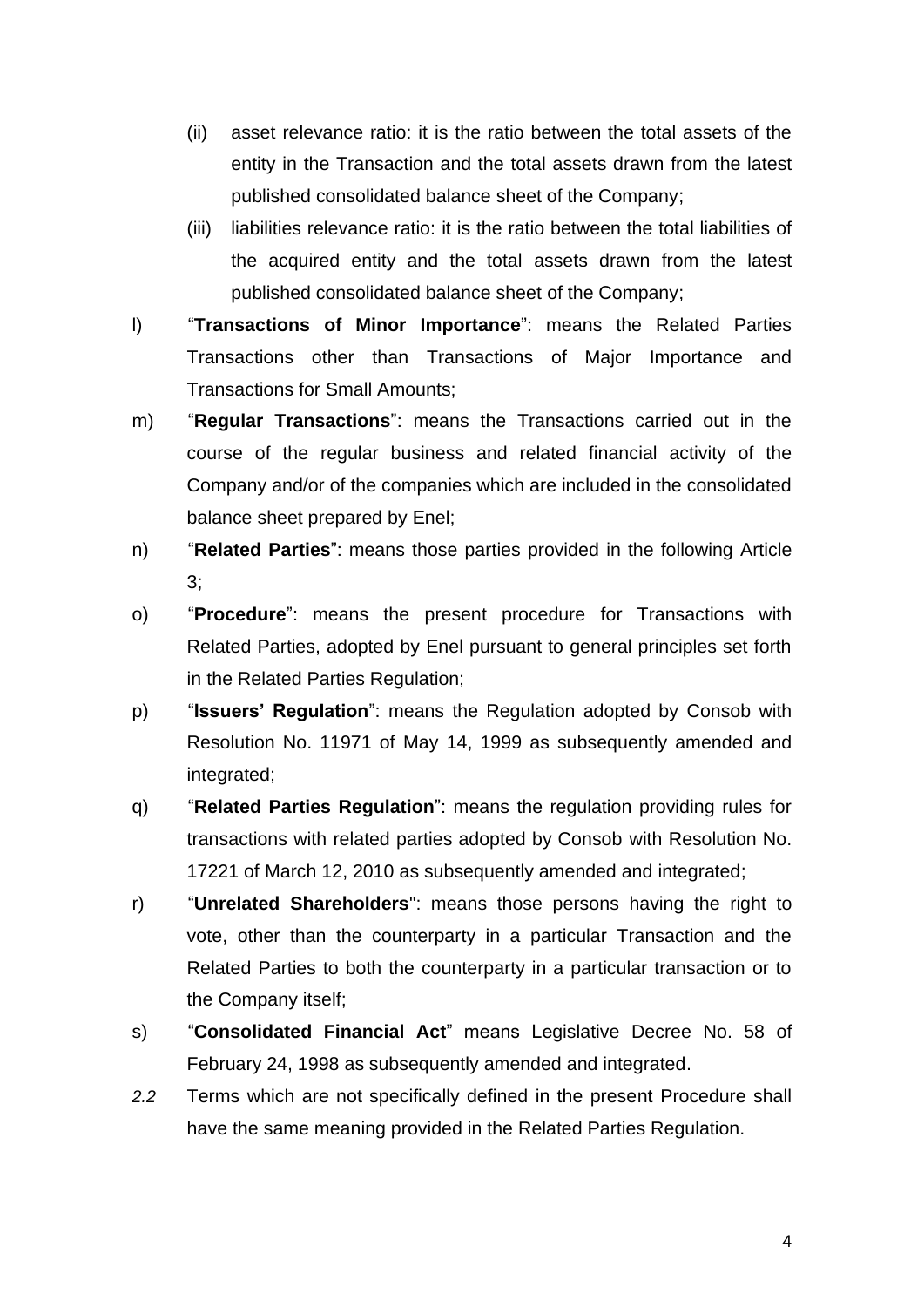#### *Identification of Related Parties*

- 3.1 For the purposes of the present Procedure by Enel's Related Parties shall be meant:
	- a) the parties that, directly and/or indirectly through controlled companies, trust companies, or intermediary parties (which are also to be considered related parties):
		- i) control(<sup>1</sup>) Enel;
		- ii) are controlled by Enel;
		- iii) share the same controlling party with Enel:
		- iv)own such a large equity interest in Enel that they may exercise a significant influence(<sup>2</sup>) on the latter;
		- v) jointly control(<sup>3</sup>) Enel;
	- b) the companies affiliated $(4)$  with Enel;
	- c) the joint ventures( *5* ) in which Enel participates;
	- d) the Directors and regular Statutory Auditors of Enel, as well as the executives with strategic responsibilities of companies of the Enel Group and of the entity which controls  $Enel(^6)$ ;

*<sup>(</sup>* 1 *)* Pursuant to Annex 1 of the Related Parties Regulation, control "*is the power to govern the financial and operating policies of an entity so as to obtain benefits from its activities*". It is assumed that control exists when an entity owns, directly and/or indirectly, more than half of the voting rights of an entity, unless it can be clearly demonstrated the contrary.

<sup>(</sup> 2 ) Pursuant to Annex 1 of the Related Parties Regulation, significant influence "*is the power to participate in the determination of financial and operating policies of an entity without having control*". Significant influence may be gained through share ownership, statute provisions or agreements and it is presumed if the person owns, directly and/or indirectly, at least 20% of the voting rights which can be execised at the general meeting of the investee, unless it can be clearly demonstrated the contrary.

<sup>(</sup> 3 ) Pursuant to Annex 1 of the Related Parties Regulation, joint control "*is the contractually agreed sharing of control over any economic activity*".

<sup>(</sup> 4 ) Pursuant to Annex 1 of the Related Parties Regulation, "*an associated company is an entity, even without legal personality, as in the case of a partnership, in which a shareholder exercises significant influence but not control or joint control".* 

<sup>(</sup>*5*) Pursuant to Annex 1 of the Related Parties Regulation, a joint venture is "*a contractual arrangement whereby two or more parties undertake an economic activity subject to joint control*".

<sup>(</sup> 6 ) Pursuant to Annex 1 of the Related Parties Regulation, executives with strategic responsibilities are "*those persons who have the power and responsibility, directly or indirectly, for planning, directing and controlling activities*" of Enel. For the purposes of the present Procedure by executives with strategic responsibilities of companies of the Enel Group shall be meant those who report directly to the Chief Executive Officer of Enel and that, taken into account the functions they carry out in the Enel Group, have been expressly indentified as executives with strategic responsibilities by the Chief Executive Officer of Enel and are accordingly recorded in the specific register set forth under Article 4.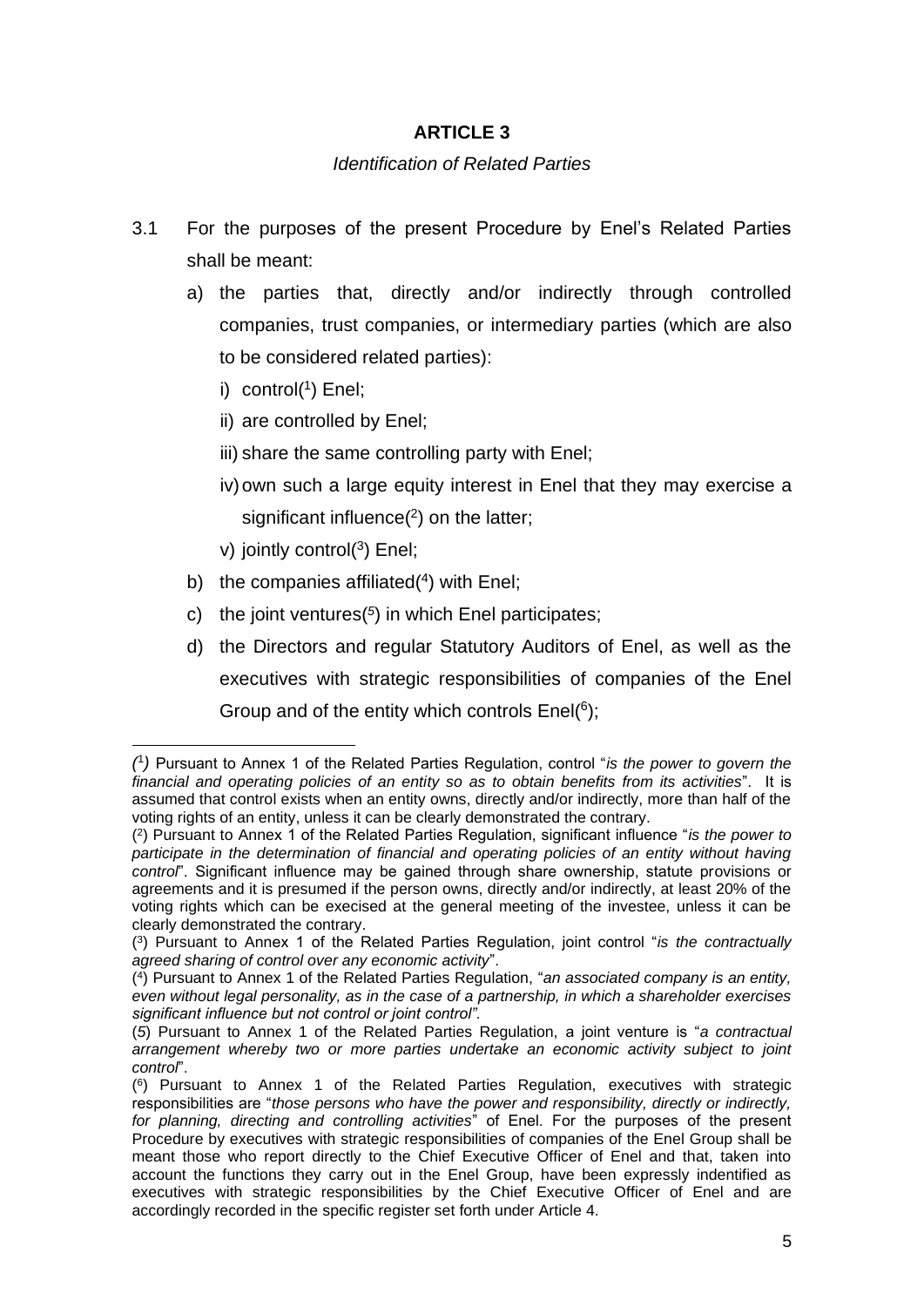- e) the close relatives( $\binom{7}{1}$  of the persons specified in item a) or d);
- f) the parties subject to the control, even in a joint form, or to the significant influence of one of the persons specified in item d) or e) or in which the latter hold, directly or indirectly, a significant share, but not less than 20%, of voting rights;
- g) the supplementary, collective or individual, Italian or foreign, pension funds, set up for the employees or executives of Enel or any party related to Enel.
- 3.2 The Advisory Board shall resolve the cases in which the identification of a related party is disputed on the basis of the relative definition in paragraph 3.1. If, after the assessment of the Advisory Board, the identification of a related party remains controversial, such assessment shall be submitted to the Related Parties Committee by the Advisory Board.
- 3.3 Pursuant to Article 4, paragraph 2, of the Related Parties Regulation, the Company has decided to extend the application of the present Procedure to the executives with strategic responsibilities of companies of the Enel Group identified pursuant to the present Article 3, taking into account the functions they carry out within the Group.

## *Register of Related Parties*

- 4.1 Enel shall set up a special register in which Related Parties, identified pursuant to the preceding Article 3, are entered into. The foregoing Register is divided into the following two sections:
	- Register Section for Companies/Legal Persons;
	- Register Section for Natural Persons and persons related to them.
- 4.2 The setting up and updating of the Register of Related Parties are made:
	- by the Enel's Legal and Corporate Affairs Department, as far as concerns the Register Section for Companies/Legal Persons and the

*<sup>(</sup>* 7 *)* Pursuant to Annex 1 of the Related Parties Regulation, by close relatives of a person shall be considered "*those family members who may be expected to influence or be influenced by, the interested person in their relationship with Enel. They may include: i) the spouse not legally*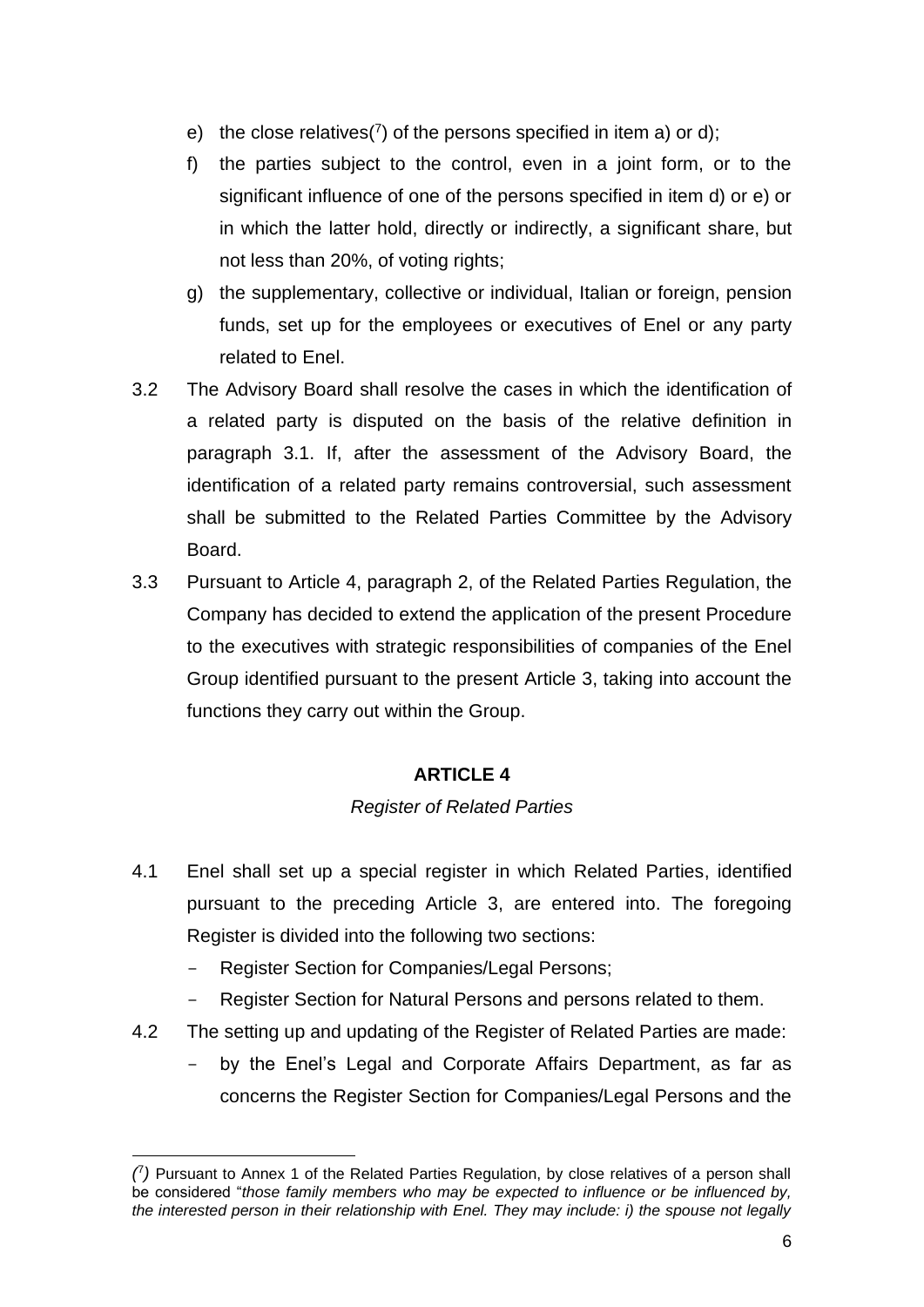part of the Register Section for Natural Persons regarding Directors, regular Statutory Auditors of Enel, and executives with strategic responsibilities of the entity controlling Enel, as well as those individuals related to them;

- by the Enel's Human Resources and Organization Department, as far as concerns the part of the Register Section for Natural Persons regarding executives with strategic responsibilities of companies of the Enel Group and persons related to them.
- 4.3 The head of the competent department shall (i) inform, in writing, any Director and Regular Statutory Auditor of Enel, as well as the executives with strategic responsibilities of companies of the Enel Group or of the entity which controls Enel, that they have been entered into the register, and (ii) at the same time, request the submission of the information regarding the close relatives, the entities in which they or their close relatives have control, even jointly, or significant influence or own a significant stake, not lower than 20%, of the voting rights, as indicated under the preceding Article 3.1.
- 4.4 Directors and regular Statutory Auditors of Enel, as well as executives with strategic responsibilities of companies of the Enel Group or of the entity that controls Enel shall promptly notify the competent department of any relevant change in order to identify their related parties. In any case, the departments indicated in the preceding Article 4.2 shall update the register at least each six months.

## **ARTICLE 5**

#### *Related Parties Committee*

- 5.1 The Related Parties Committee is composed of at least three Independent Directors appointed by resolution of the Board of Directors, that identifies also the Chairman of the Committee.
- 5.2 The Committee's duties are provided by the applicable laws and regulations and by the present Procedure. The Committee may propose

*separated and the partner; ii) the children and dependants of the subject, of the spouse not legally separated or of the partner*".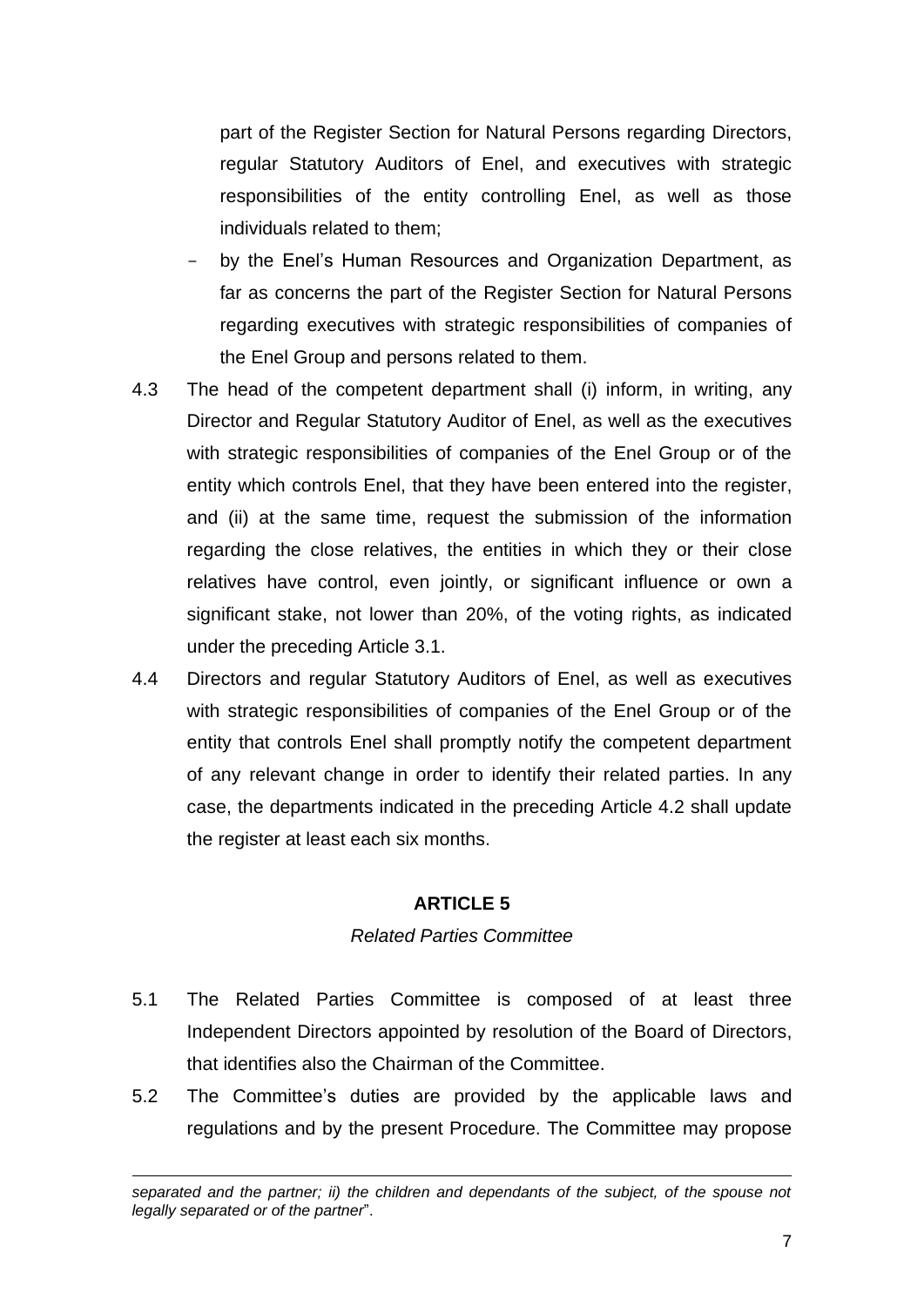to the Board of Directors amendments and integrations to the present Procedure.

5.3 The operation of the Committee is ruled by a special organizational regulation approved by the Board of Directors, available on the Company's website.

### **ARTICLE 6**

# *Procedures for Transactions of Major Importance attributed to the Board of Directors*

6.1 Enel's Board of Directors approves the Transactions of Major Importance following the previous reasoned favourable opinion of the Related Parties Commitee. Such opinion indicates, clearly and comprehensively, the Committee's assessments on the interest of Enel in the completion of the Transaction, as well as the convenience and the substancial fairness of the relative conditions.

The opinion of the Committee is considered:

- a) favourable, when it indicates that the Committee fully shares the Transaction;
- b) favourable but subject to certain conditions, when it indicates that the Committee fully shares the Transaction provided that specific comments, indicated in the same opinion, are implemented. In this case the Board of Directors may approve the Transaction without being necessary for the Committee to issue a new opinion, provided that the comments of the Committee are implemented when the Transaction is completed or executed;
- c) negative, when it contains comments, even on a single aspect of the Transaction, except if the opinion itself expresses nonetheless a favourable indication as to the completion of the Transaction. In the latter case, the opinion shall indicate the reasons why the comments made do not jeopardize the entire assessment about the interest of the Company on the completion of the Transaction as well as on the convenience and the substancial correctness of its underlying terms.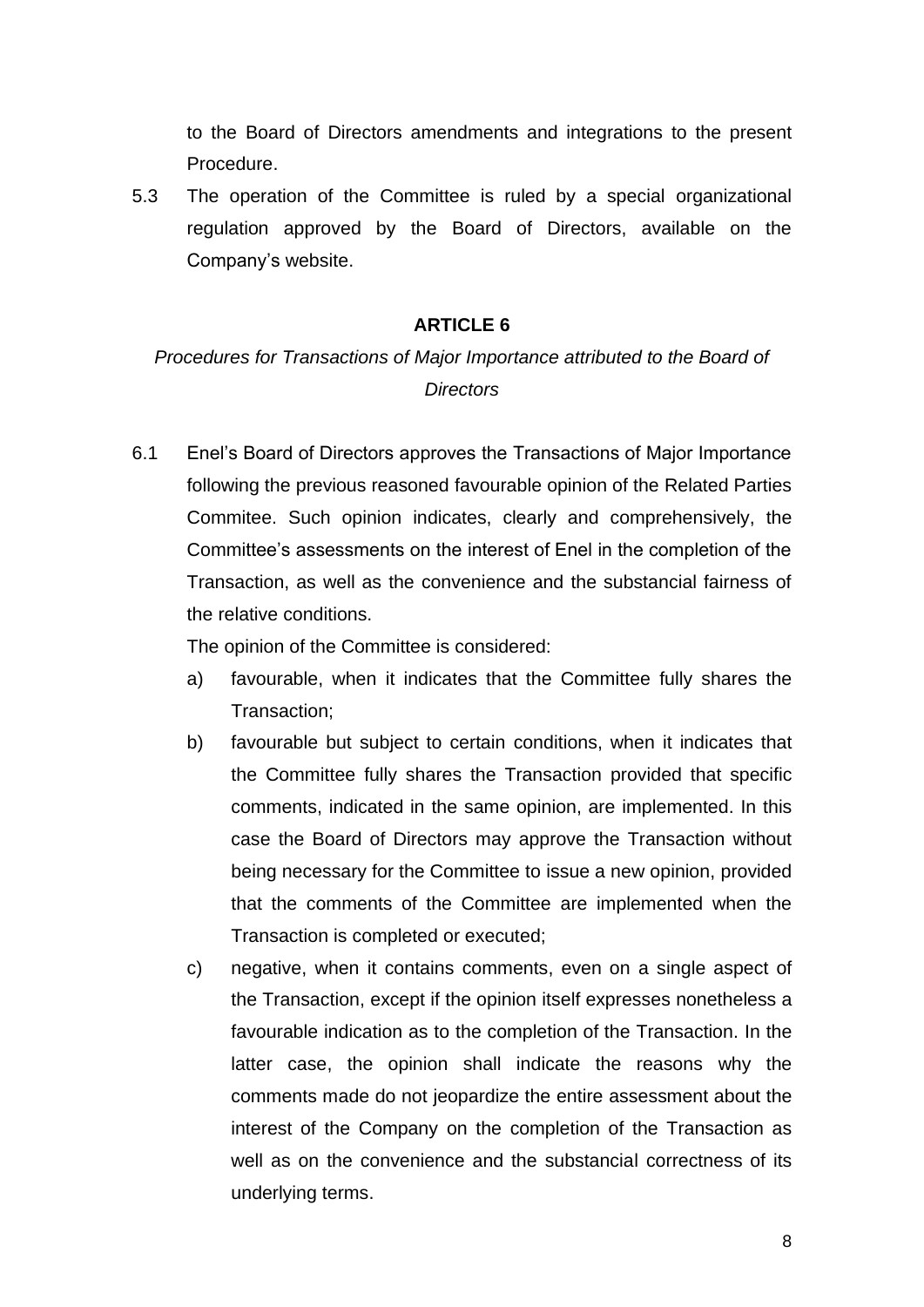- 6.2 The Chief Executive Officer of Enel, through the Legal and Corporate Affairs Department, shall provide the Related Parties Committee, promptly – and, in any case within the day following the date in which the Board of Directors of Enel has been informed for first time – complete and adequate information regarding each Transaction of Major Importance, as well as any updates thereof it shall deem necessary and/or proper and, in any case, at least on a quarterly basis. Information flows shall regard, in particular, the nature of the relationship, the main terms and conditions of the Transaction, the timing expected for its execution, the assessment process which has been followed, the reasons underlying the Transaction, as well as the possible risks for Enel and its subsidiaries.
- 6.3 The Related Parties Committee, or one or more of its delegated members, may require information and make comments to the Chief Executive Officer of Enel and to those persons in charge of the negotiations or the inquiry regarding aspects which are subject to the information flows provided under Paragraph 6.2, as well as require any other information deemed to be useful for the assessment of the Transaction. In any case the information required shall be provided to the Committee.
- 6.4 In the exercise of its duties, the Related Parties Committee may avail itself, at the expense of Enel, of the assistance of one or more experts of its choice, identified from among persons of proven professionalism and expertise on the subject matters of the Transaction, whose independence and lack of conflicts of interest shall be verified by the Committee.
- 6.5 The Related Parties Committee issues its opinion, in general, at least 5 days before the meeting of the Board of Directors of Enel convened for the approval of the Transaction of Major Importance and within the same term it submits the same opinion to the Legal and Corporate Affairs Department of Enel.
- 6.6 If one or more of the members of the Related Parties Committee is related with regard to a specific Transaction of Major Importance, the equivalent measures provided under the following Article 10 shall apply. For this purpose, the members of the Related Parties Committee shall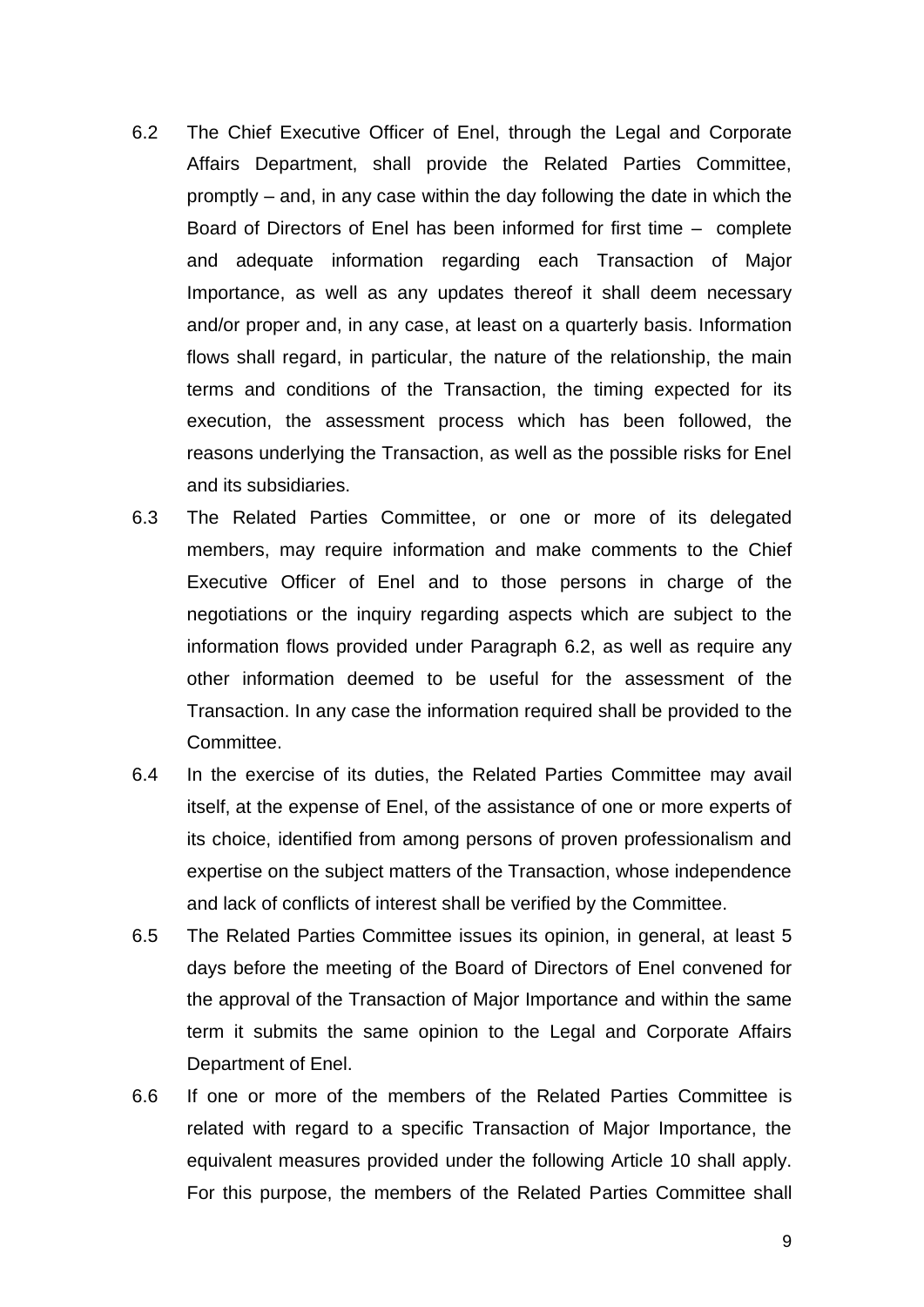promptly inform the Legal and Corporate Affairs Department of Enel about the existence of any possible situations of relationship regarding each specific Transaction under negotiation. In case of adoption of equivalent measures, the provisions of the present Article shall apply to the persons/entities identified pursuant to the following Article 10.

- 6.7 In general the Legal and Corporate Affairs Department of Enel shall provide the members of the Board of Directors and the Board of Statutory Auditors with adequate information regarding the Transactions of Major Importance, including the Committee's opinion, at least 4 days before the meeting of the Board of Directors of Enel convened for the approval of such Transactions.
- 6.8 In case the Related Parties Committee issues a negative opinion, the Board of Directors of Enel, if set forth in the bylaws of the Company, may submit the Transaction of Major Importance to the ordinary Shareholders' Meeting for its authorization. The Shareholders' Meeting, without prejudice to the majorities required by law, bylaws and provisions applicable in cases of conflicts of interest, approves its resolution with the favourable vote of at least half of the voting Unrelated Shareholders. In any case, the completion of the Major Importance Transaction is prevented only if the Unrelated Shareholders present at the Shareholders' Meeting represent at least 10% of the share capital with voting rights.
- 6.9 Minutes of the resolutions with which the Board of Directors of Enel approves the Transactions of Major Importance shall bear adequate reasons about the interest of Enel in the completion of the Transactions and the convenience and substantial correctness of their relevant terms.
- 6.10 The Chief Executive Officer of Enel in the periodical report set up pursuant to Article 20.4 of the Company's bylaws, provides the Board of Directors and the Board of Statutory Auditors, at least quarterly, with specific information regarding the execution of Transactions of Major Importance.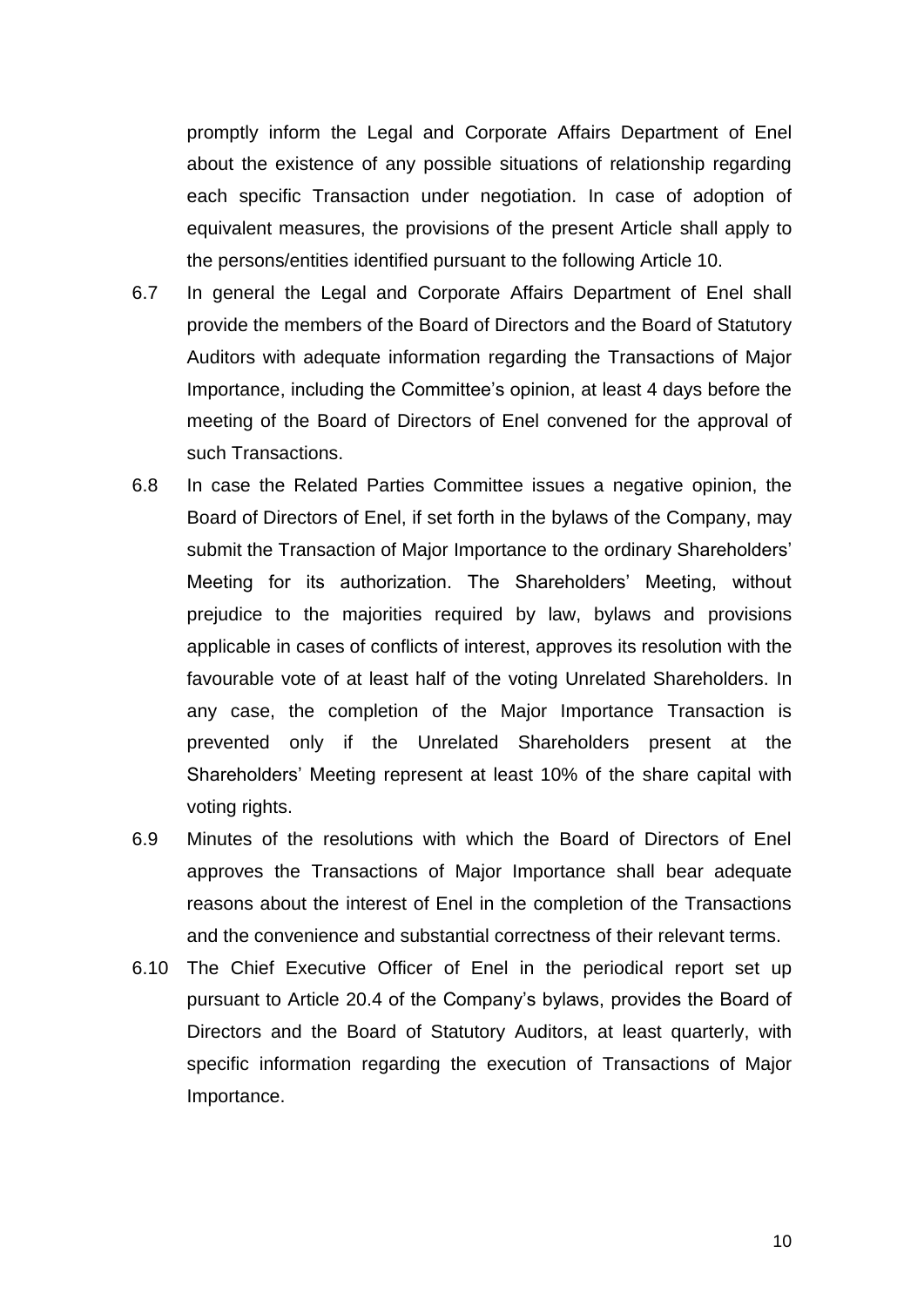#### **ART. 7**

# *Procedures for Transactions of Major Importance attributed to the Shareholders' Meeting*

- 7.1 In case of Transactions of Major Importance attributed to the Shareholders' Meeting of Enel by law or the company's bylaws, the phases of negotiations, inquiry and approval of the proposal of resolution to be submitted to the Shareholders' Meeting are ruled by the provisions provided in Article 6.
- 7.2 The proposal of resolution to be submitted to the Shareholders' Meeting of Enel may be approved by the Board of Directors even if the Related Parties Committee issued a negative opinion. In this case, the Shareholders' Meeting – if provided by the Company's bylaws and without prejudice to the majorities required by law, bylaws and provisions applicable in cases of conflicts of interest - approves its resolutions with the favourable vote of at least half of the voting Unrelated Shareholders. In any case, the completion of the Major Importance Transaction is prevented only if the Unrelated Shareholders present at the Shareholders' meeting represent at least 10% of the share capital with voting rights.
- 7.3 The Chief Executive Officer of Enel, in the periodical report set up pursuant to Article 20.4 of the Company's bylaws, provides the Board of Directors and the Board of Statutory Auditors, at least quarterly, with specific information regarding the execution of Transactions of Major Importance, approved or authorized by the Shareholders' Meeting pursuant to the present Article.

#### **ARTICLE 8**

*Procedures for Transactions of Minor Importance attributed to the Board of Directors or delegated bodies* 

8.1 The Board of Directors of Enel or the competent delegated body approves the Transactions of Minor importance following the non binding reasoned opinion of the Related Parties Committee on the interest of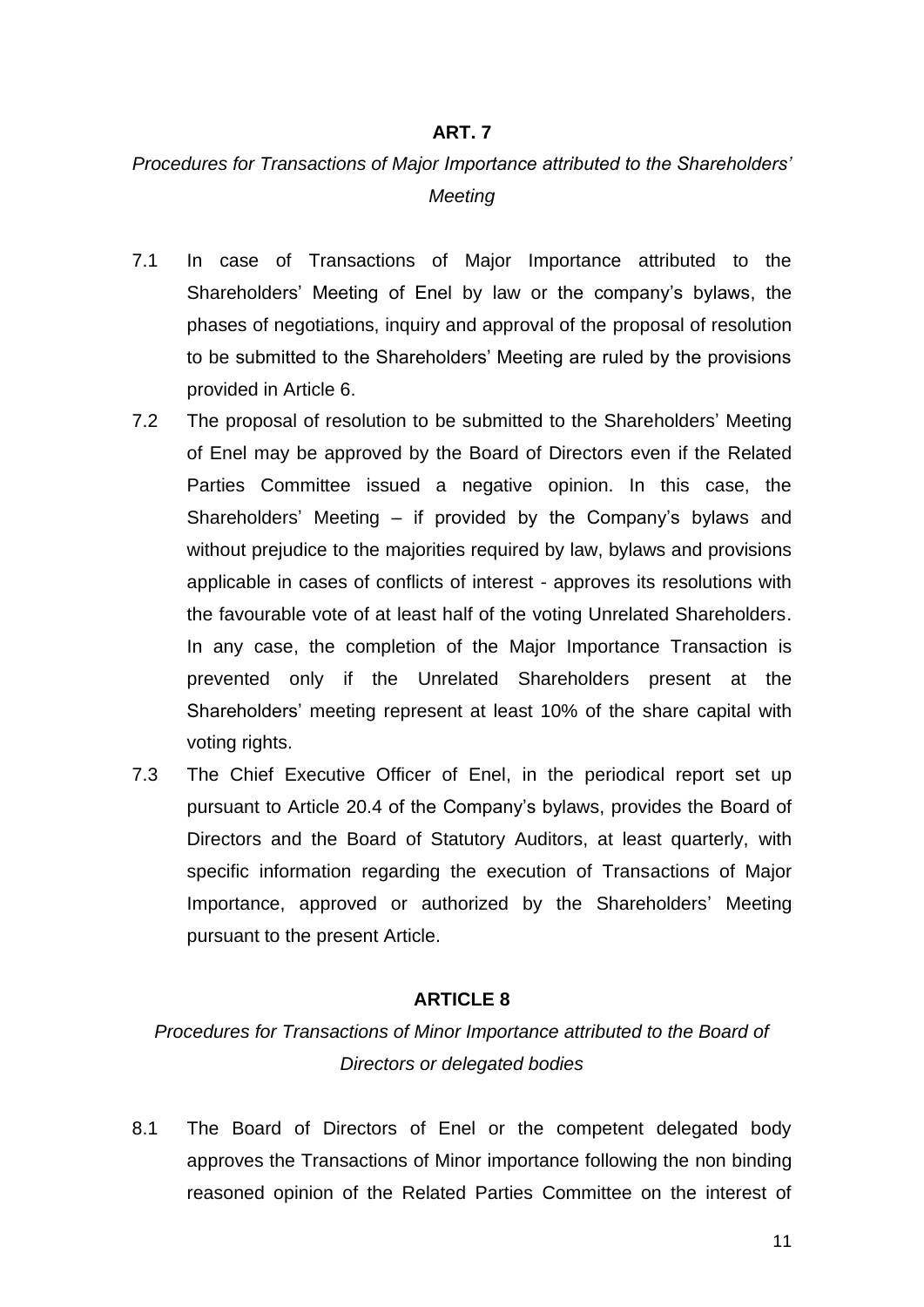Enel in the completion of the Transaction, as well as on the convenience and substantial correctness of its relevant terms.

- 8.2 If the relashionship exists with the competent delegated body or, with a Related Party through him, the latter shall refrain from the completion of the Transaction and vest the delegating body with the matter.
- 8.3 The Chief Executive Officer of Enel or the proposing function, through the Legal and Corporate Affairs Department, shall provide the Related Parties Committee, in reasonable advance and, in any case, in general, at least 10 days before the date for the issue of the opinion pursuant to the following Paragraph 8.5, with complete and adequate information about each Transaction of Minor Importance, providing any appropriate updates thereof. Information flows shall regard, in particular, the nature of the relationship, the main terms and conditions of the Transaction, the timing expected for its execution, the assessment process which has been followed, the reasons underlying the Transaction, as well as the possible risks for Enel and its subsidiaries.
- 8.4 In the exercise of its duties, the Related Parties Committee may avail itself, at the expense of Enel, of the assistance of one or more experts of its choice, identified from among persons of proven professionalism and expertise on the subject matters of the Transaction, whose independence and lack of conflicts of interest shall be verified by the Committee itself. The present Procedure does not define a specific maximum amount for the expenses incurred in relation to services rendered by independent experts.
- 8.5 The Related Parties Committee issues its opinion, in general, at least 5 days before the meeting of the Board of Directors of Enel convened for the approval of the Transaction of Minor Importance or, if the approval of the Transaction falls within the competence of a delegated body, at least 3 days before the date expected for the approval of the Transaction by the delegated competent body. Within the same terms, the Committee shall submit the opinion to the Legal and Corporate Affairs Department of Enel.
- 8.6 If one or more of the members of the Related Parties Committee is related with regard to a specific Transaction of Minor Importance, the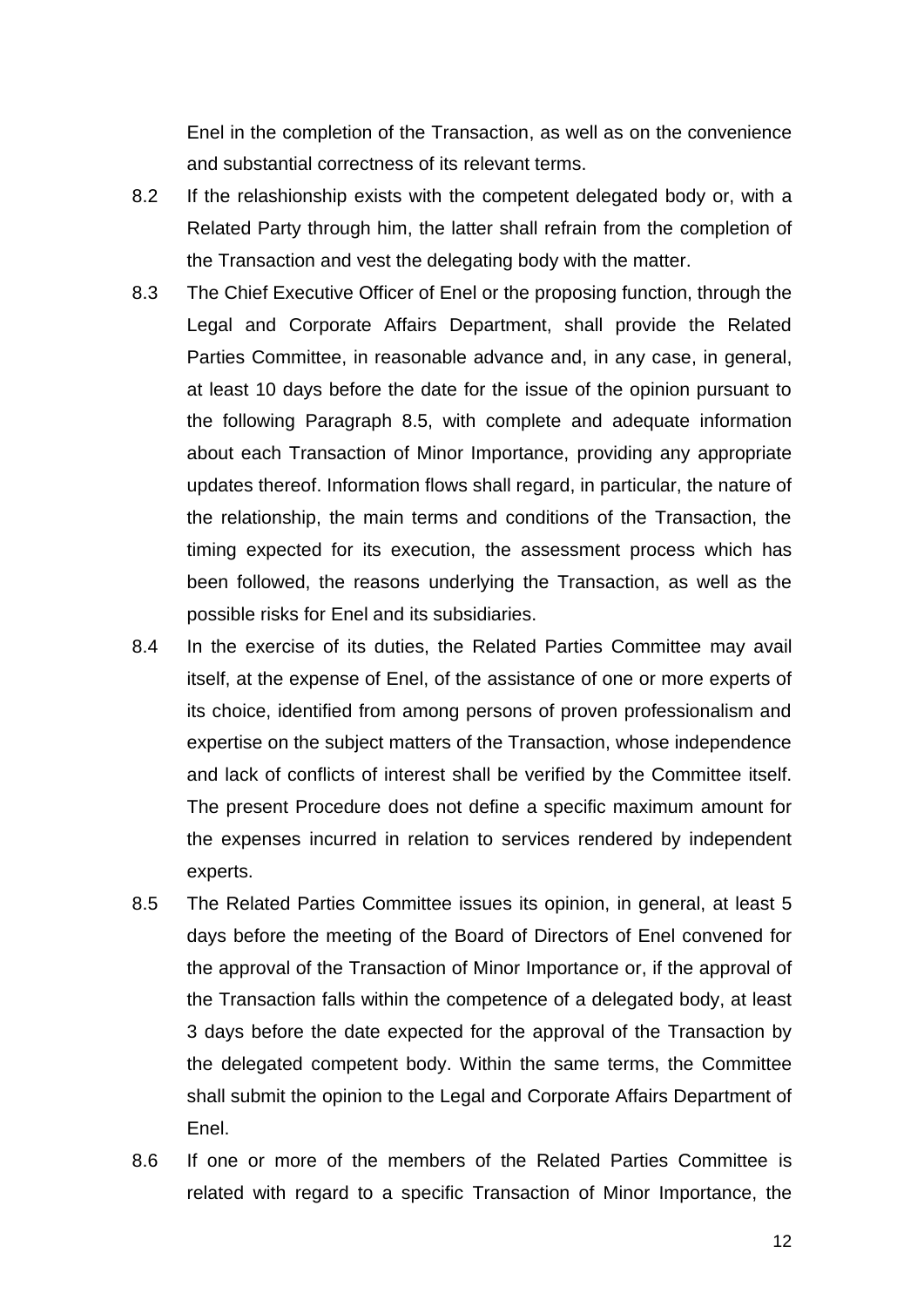equivalent measures provided under the following Article 10 shall apply. For this purpose, the members of the Related Parties Committee shall promptly inform the Legal and Corporate Affairs Department of Enel about the existence of any possible situations of relationship regarding each specific Transaction under negotiation. In case of adoption of equivalent measures, the provisions of the present Article shall apply to the persons/entities identified pursuant to the following Article 10.

- 8.7 In general at least 4 days before the meeting of the Board of Directors of Enel convened for the approval of Transactions of Minor Importance - or, if the approval of the Transactions is attributed to a delegated body, at least 2 days before the date expected for the approval of the Transactions by the competent body - the Legal and Corporate Affairs Department of Enel shall provide the members of the Board of Directors and the Board of Statutory Auditors – or, respectively, the competent delegated body - with adequate information documentation regarding Transactions of Minor Importance, including the Committee's opinion.
- 8.8 Minutes of the resolutions with which the Board of Directors of Enel approves the Transactions of Minor Importance – or the decisions of the competent delegated body - shall bear adequate reasons about the interest of Enel in the completion of the Transactions and the convenience and substantial correctness of their underlying terms.
- 8.9 The Chief Executive Officer of Enel, in the periodical report set up pursuant to Article 20.4 of the Company's bylaws, provides the Board of Directors and the Board of Statutory Auditors, at least quarterly, with specific information regarding the execution of Transactions of Minor Importance.
- 8.10 Without prejudice to the application of the disclosure obligations provided under Article 114, subsection 1 of the Consolidated Financial Act, within 15 days after the close of each quarter of the financial year, Enel shall make available to the public, at the registered office and in the manner set out in Title II, Chapter I of the Issuers' Regulations, a document containing the indication of the counterparty, the object and the consideration of the Transactions of Minor Importance approved in the reference quarter in case of a negative opinion of the Related Parties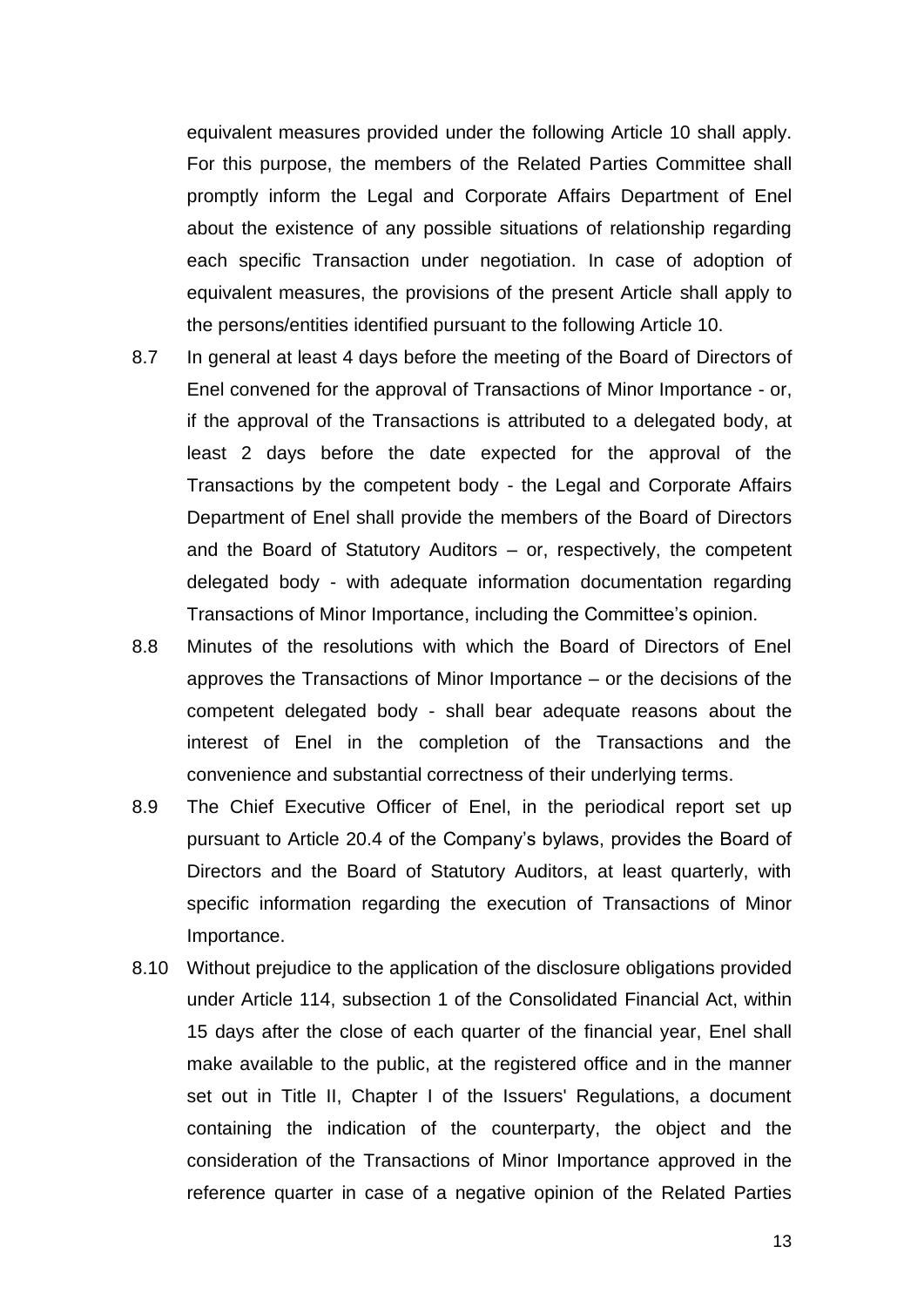Committee and the reasons why it was deemed suitable not to share that opinion. Within the same terms, the opinion shall be made available to the public attached to the information document or on the Company's website.

#### **ARTICLE 9**

# *Procedures for Transactions of Minor Importance attributed to the Shareholders' Meeting*

- 9.1 In case of Transactions of Minor Importance attributed to the Shareholders' Meeting of Enel by law or by the company's bylaws, the phases of inquiry and approval of the proposal of resolution to be submitted to the Shareholders' Meeting are ruled by the provisions under Article 8.
- 9.2 The Chief Executive Officer of Enel, in the periodical report set up pursuant to Article 20.4 of the Company's bylaws, provides the Board of Directors and the Board of Statutory Auditors, at least quarterly, with specific information regarding the execution of Transactions of Minor Importance, approved or authorized by the Shareholders' Meeting pursuant to the present Article.

#### **ART. 10**

#### *Equivalent Measures*

- 10.1 If one or more members of the Related Parties Committee are Related Party with regard to a specific Transaction, both of Major and Minor Importance, the following equivalent measures shall be adopted, in the indicated order:
	- (i) if, within the Committee, remain at least three unrelated Independent Directors, the opinion set forth under Articles 6, 8 and 11 of the present Procedure is issued by a board composed of such Directors and chaired by the Chairman, if he is one of such Directors, or, otherwise, by the oldest member. Meetings are valid if the majority of the members of the foregoing board is present. The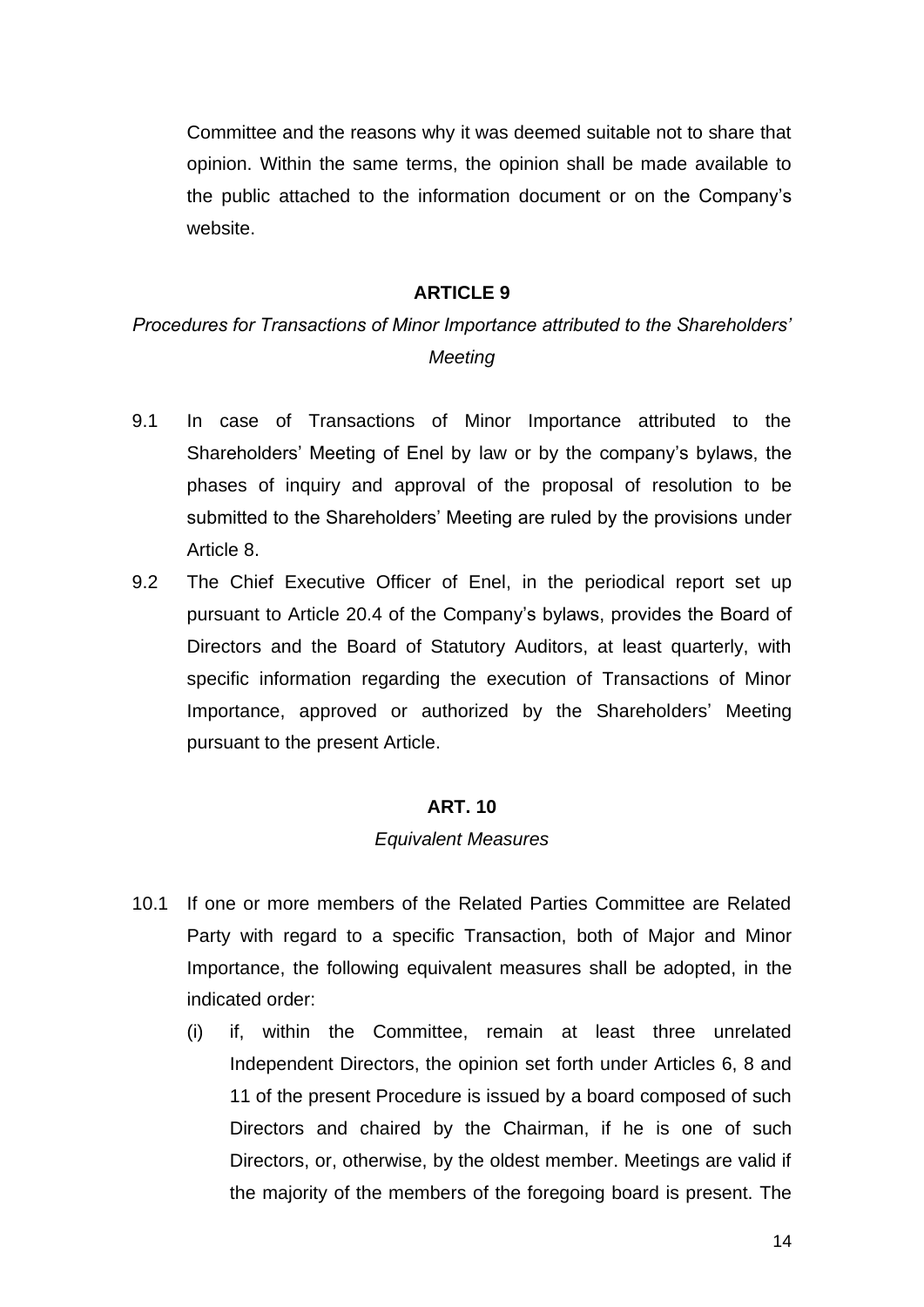opinion is issued with resolution adopted by the absolute majority of the members present at the meeting; in case of a tie, the vote of the person chairing the meeting shall prevail;

- (ii) if, within the Committee, remain two unrelated Independent Directors, the opinion set forth under Articles 6, 8 and 11 of the present Procedure is issued with resolution adopted by such Directors unanimously;
- (iii) if, within the Committee, remains only one unrelated Independent Director, the opinion set forth under Articles 6, 8 and 11 of the present Procedure is issued, with resolution adopted by the majority of its members, by a board composed of such member of the Committee and the two oldest Independent Directors who are unrelated;
- (iv) if the measures provided under the previous items (i), (ii) and (iii) cannot be applied, the opinion set forth under Articles 6, 8 and 11 of the present Procedure is issued by the Board of Statutory Auditors;
- (v) if the measures provided under the previous items (i), (ii), (iii) and (iv) cannot be applied, the opinion set forth under Articles 6, 8 and 11 of the present Procedure is issued by an expert identified by the Board of Directors from among persons of proven professionalism and expertise on the subject matters of the Transaction, whose independence and lack of conflicts of interest shall be verified by the same Board.

#### **ARTICLE 11**

#### *Transactions carried out through controlled companies*

- 11.1 Those Related Parties Transactions carried out by companies directly and/or indirectly controlled by Enel which fall within one of the following categories shall be previously assessed by the Board of Directors of Enel or by the competent delegated body, following a non binding reasoned opinion of the Related Parties Committee:
	- a) atypical or unusual transactions, by which is meant ones that because of their significance/importance, nature of the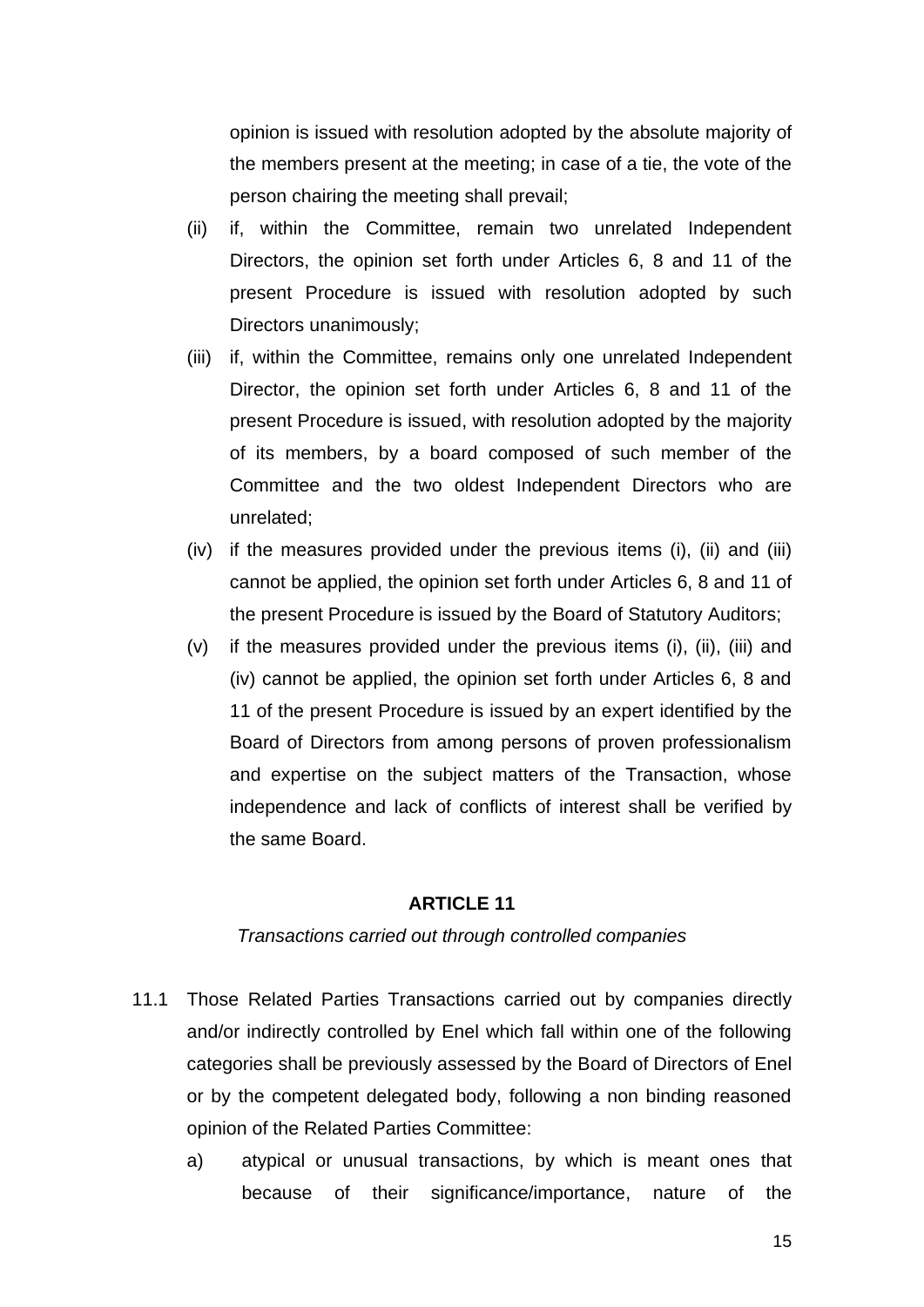counterparties, their object, the way in which the transfer price is determined, the timing of the events (proximitiy to the closing of the financial year) may give rise to doubts with regard to the accuracy/completeness of the information in the financial statements, conflicts of interest, the safeguard of the Company's assets, or the protection of minority shareholders of Enel;

b) transactions whose equivalent-value exceeds  $\epsilon$  10 millions, with the exception of those transactions excluded from the scope of application of the present Procedure.

The opinion of the Related Parties Committee indicates the assessments made by the Committee on the interest of Enel – and of the companies directly or indirectly controlled by Enel, which are concerned – in the completion of the Transactions and on the convenience and substantial correctness of their relevant terms;

- 11.2 If the relationship regards the competent delegated body of Enel, or a Related Party through him, he shall refrain from any assessment about the execution of the Transaction by companies directly and/or indirectly controlled by Enel, vesting the delegating body with such assessment.
- 11.3 The Chief Executive Officer of Enel and/or of the involved controlled company, through the Legal and Corporate Affairs Department, shall provide the Related Parties Committee, in reasonable advance and in any case, in general, at least 10 days before the date for the issue of the opinion pursuant to the following Paragraph 11.5, with complete and adequate information about each of the Related Parties Transactions provided under the preceding Paragraph 11.1, providing any appropriate updates thereof. Information flows shall regard, in particular, the nature of the relationship, the main terms and conditions of the Transaction, the timing expected for its execution, the assessment process which has been followed, the reasons on which the Transaction is based, as well as the possible risks for Enel and its subsidiaries.
- 11.4 In the exercise of its duties, the Related Parties Committee may avail itself, at the expense of Enel, of the assistance of one or more experts of its choice, identified from among persons of proven professionalism and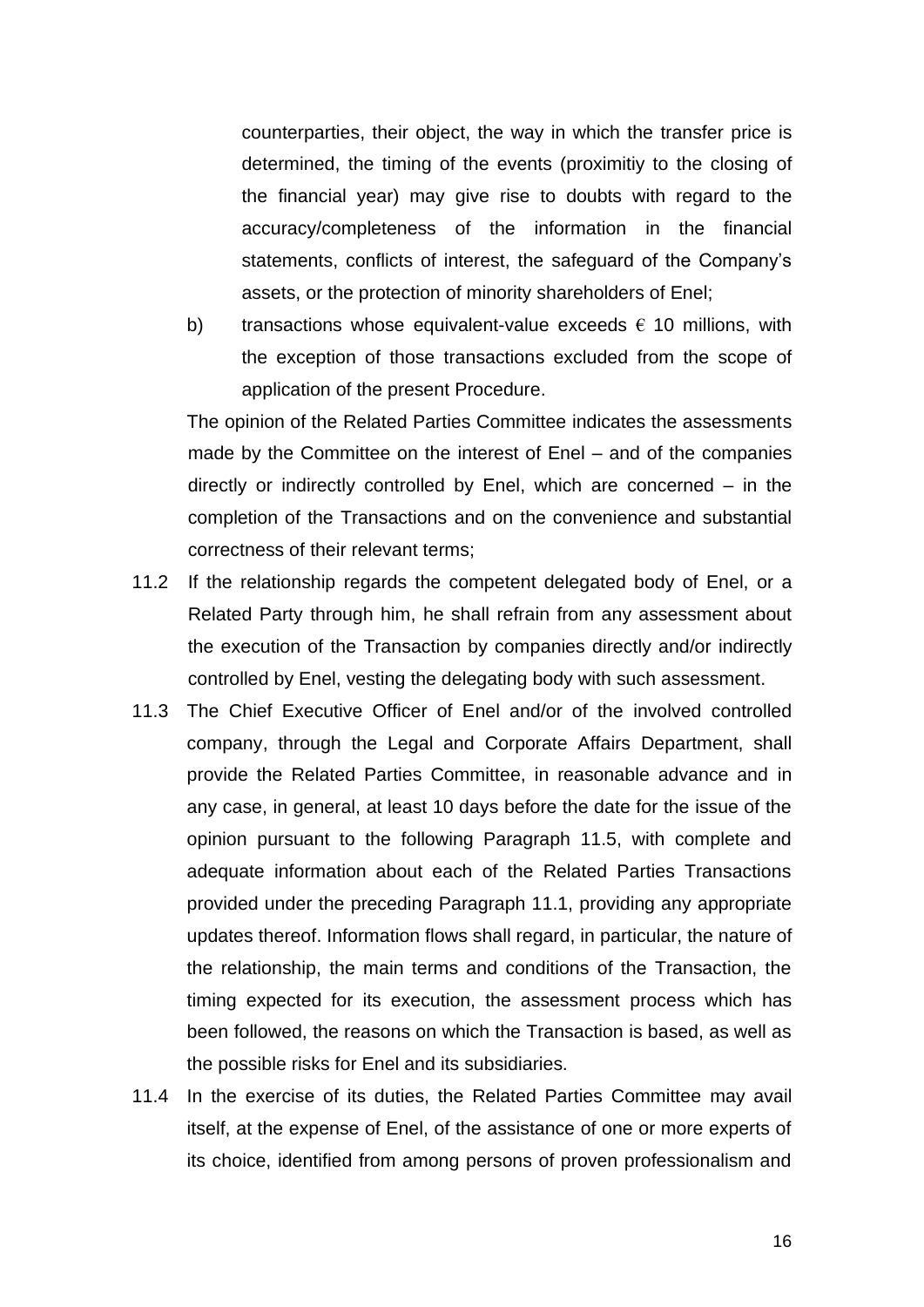expertise on the subject matters of the Transaction, whose independence and lack of conflicts of interest shall be verified by the Committee itself.

- 11.5 The Related Parties Committee issues its opinion, in general, at least 5 days before the meeting of the Board of Directors of Enel convened for the assessment of the Transaction or, if a delegated body is responsible for the Transaction, at least 3 days before the date expected for the assessment of the Transaction by the competent delegated body. Within the same terms the Committee shall submit the opinion to the Legal and Corporate Affairs Department of Enel.
- 11.6 If one or more of the members of the Related Parties Committee is related with regard to a specific Related Parties Transaction referred to under Paragraph 11.1, the equivalent measures provided under the preceding Article 10 shall apply. For this purpose, the members of the Related Parties Committee shall promptly inform the Legal and Corporate Affairs Department of Enel about the existence of their possible situations of relationship regarding each specific Transaction under negotiation. In case of adoption of equivalent measures, the provisions of the present Article shall apply to the persons/entities identified pursuant to Article 10.
- 11.7 In general, at least 4 days before the meeting of the Board of Directors of Enel convened for the assessment of the Transaction - or, if a delegated body is responsible for the Transaction, at least 2 days before the date expected for the assessment of the Transaction by the competent delegated body - the Legal and Corporate Affairs Department of Enel shall provide the members of the Board of Directors and the Board of Statutory Auditors – or, respectively, the competent delegated body - with adequate information documentation regarding the Transaction, including the Committee's opinion.
- 11.8 Minutes of the resolutions with which the Board of Directors of Enel expresses a positive assessment about the completion of the Transactions carried out by companies directly and/or indirectly controlled by Enel falling within one of the categories indicated under Paragraph 11.1 – or if a delegated body is responsible for the transaction – the decisions of the latter shall bear adequate reasons about the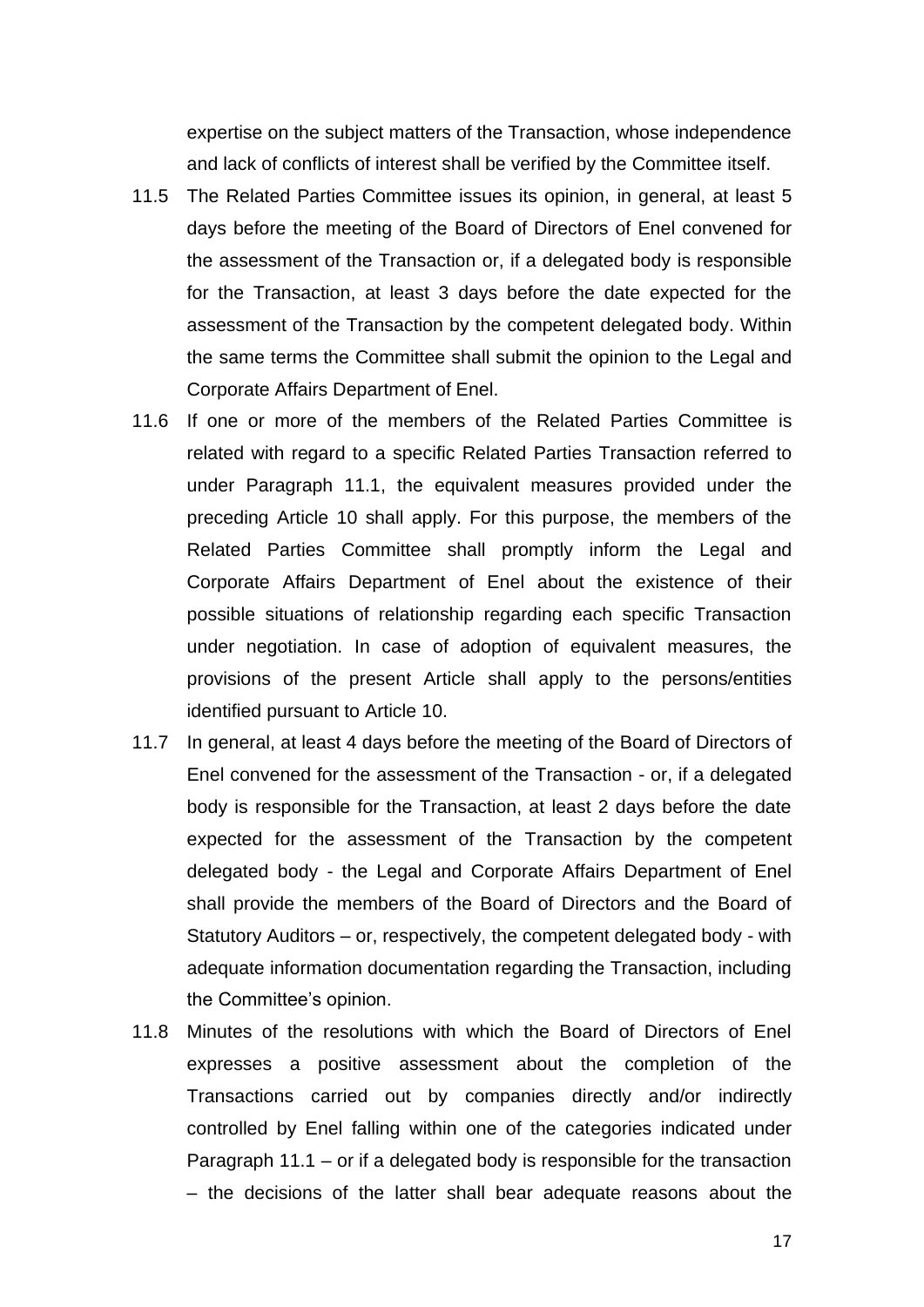interest of Enel, and of the companies directly and/or indirectly controlled by Enel which are concerned, in the completion of the Transactions, as well as the convenience and substantial correctness of its relevant terms.

- 11.9 The Board of Directors of Enel receives adequate information about the execution of the Related Parties Transactions on which it has espressed its evaluation pursuant to the present Article. The foregoing information is provided to the Board of Directors and the Board of Statutory Auditors of Enel in the periodical report prepared by the Chief Executive Officer pursuant to Article 20.4 of the Company's bylaws – regarding the activity carried out, the general performance of the management and its foreseeable evolution, as well as the most relevant transactions carried out by Enel and by the companies directly and/or indirectly controlled by Enel.
- 11.10 If, notwithstanding the negative opinion of the Related Parties Committee, the Board of Directors of Enel or the competent delegated body expresses a positive assessment about the completion of Transactions by companies directly and/or indirectly controlled by Enel falling within one or more of the categories indicated under the preceding Paragraph 11.1, the disclosure obligation set forth under the preceding Article 8.10 shall apply.

#### **ARTICLE 12**

#### *Framework-resolutions*

- 12.1 For the purposes of the present Procedure, the Company may adopt framework-resolutions for series of homogeneous Transactions to be carried out by the Company, directly or through companies directly and/or indirectly controlled, with certain categories of Related Parties, which shall be determined by the Board of Directors of Enel. In this case, framework-resolutions shall:
	- a) not be effective for more than a year;
	- b) refer to sufficiently determined Related Parties Transactions, reporting at least the expected maximum amount of Transactions to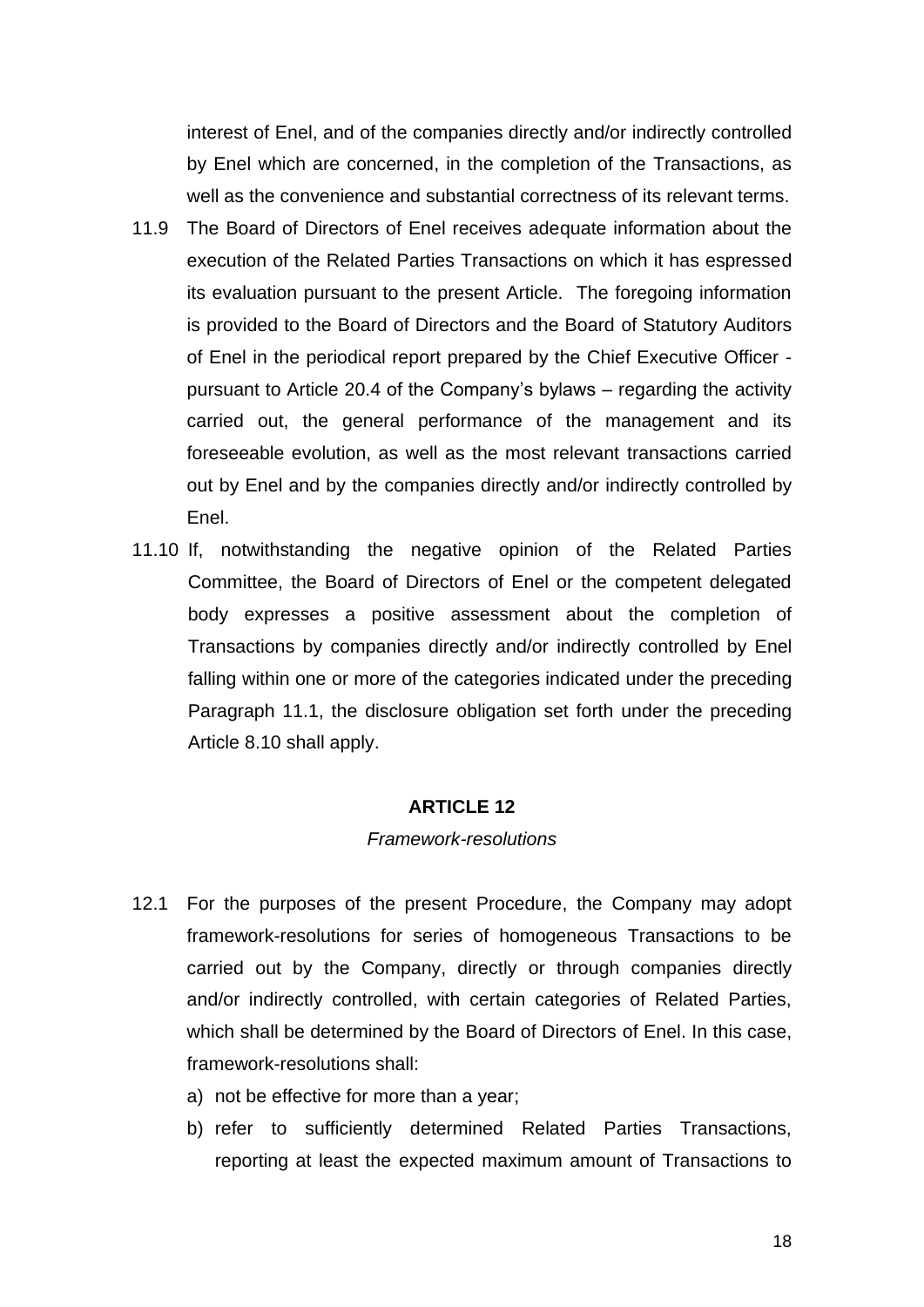be performed during the reference period and the reasons for the expected conditions.

- 12.2 Framework-resolutions are adopted pursuant to the provisions under the preceding Articles 6 and 8, according to the expected maximum amount of Transactions falling within the scope of the framework-resolution, cumulatively considered.
- 12.3 The Chief Executive Officer of Enel in the periodical report prepared pursuant to Article 20.4 of the Company's bylaws, provides the Board of Directors and the Board of Statutory Auditors, at least quarterly, with complete information regarding the state of implementation of the framework-resolutions.
- 12.4 Upon approval of a framework-resolution by the Board of Directors, Enel shall publish an information document pursuant to Article 5 of the Related Parties Regulation, whenever the foreseeable maximum amount of Transactions to be performed during the reference period indicated in the framework-resolution exceeds one of the thresholds identified under the preceding Article 2.1, subsection k) for Transactions of Major Importance.
- 12.5 Provisions set forth under the preceding Articles 6, 8 and 11 shall not apply to each Related Parties Transaction completed in the implementation of a framework-resolution.

#### **ARTICLE 13**

*Transactions excluded from the scope of application of the present Procedure*

- 13.1 The provisions of the present Procedure shall not apply to the resolutions adopted by the Shareholders' Meeting pursuant to Article 2389, paragraph one, of the civil code, regarding compensations for the members of the Board of Directors of Enel, and to resolutions adopted by the Shareholders' Meeting pursuant to Article 2402 of the civil code, regarding compensations for the members of the Board of Statutory Auditors of Enel.
- 13.2 The provisions of the present Procedure shall not apply to the Transactions for Small Amounts, by which shall be meant those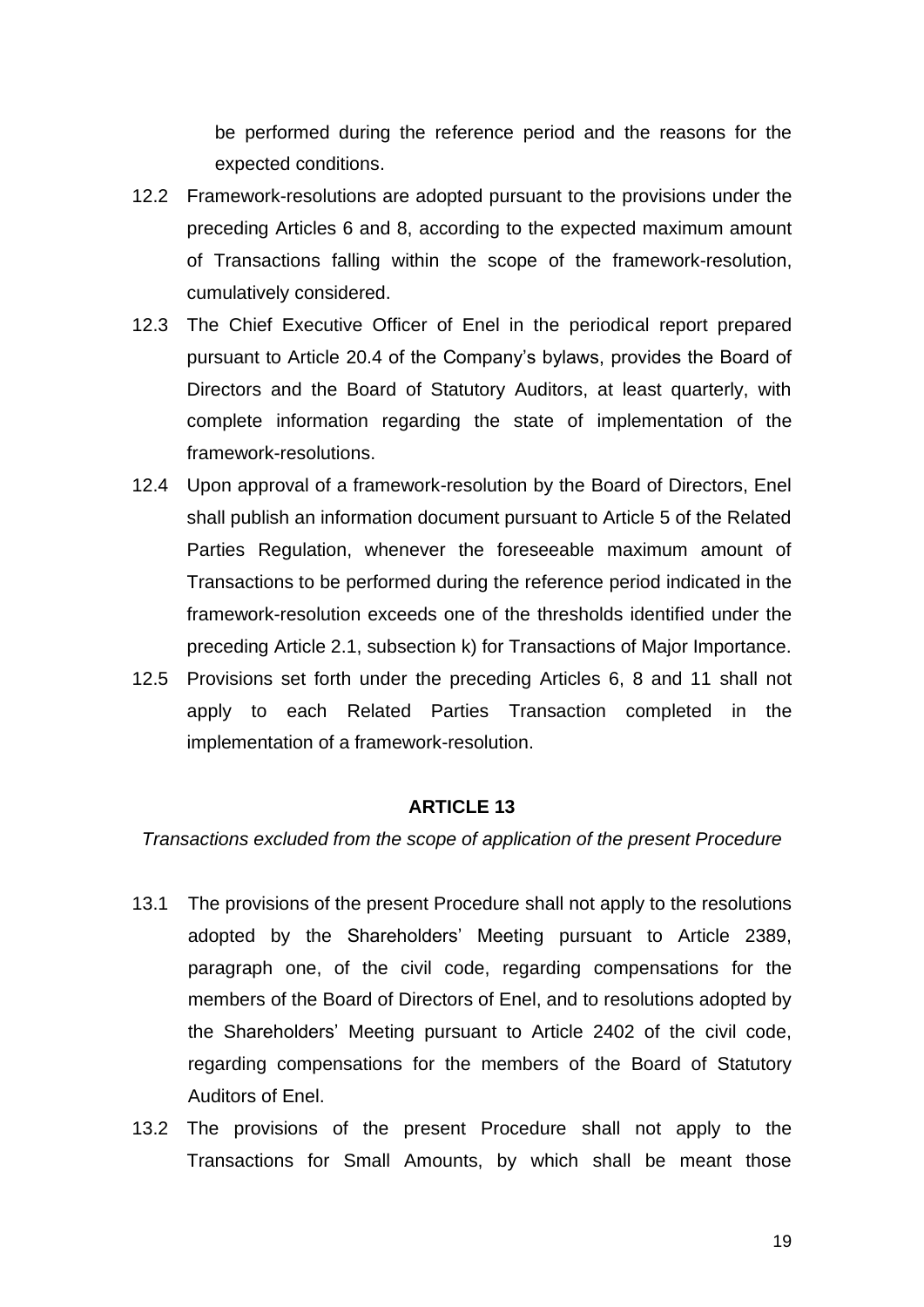Transactions characterized by an amount, or an equivalent value below the following thresholds:

- a)  $\epsilon$  50,000 accumulated on an annual basis, for Transactions carried out with Directors, regular Statutory Auditors of Enel, executives with strategic responsibilities of companies of the Enel Group or of the entity that controls Enel and/or subjects related to them pursuant to the preceding Article 3.1, subsections e) and f);
- b)  $\epsilon$  100.000 accumulated on an annual basis, for Transactions carried out with the supplementary, collective or individual, Italian or foreign, pension funds, set up for the employees or executives of Enel or of any party related to the latter;
- c)  $\epsilon$  1.000.000 accumulated on an annual basis, for Transactions carried out with the Related Parties referred to under Article 3.1, subsections a), b) and c).
- 13.3 Whithout prejudice to the obligations relating to periodical financial information referred to under Article 5, paragraph 8, of the Related Parties Regulation, the provisions of the present Procedure shall also not apply to:
	- a) compensation plans based on financial instruments approved by the Shareholders' Meeting of Enel pursuant to Article 114-*bis* of the Consolidated Financial Act and its executive operations;
	- b) resolutions other than those indicated under the preceding Paragraph 13.1, in relation to the remuneration of Enel's Directors holding a special office, together with the remuneration of executives with strategic responsibilities of companies of the Enel Group, provided that:
		- (i) Enel has adopted a remuneration policy;
		- (ii) in the definition of the remuneration policy, a committee consisting solely of non-executive directors - the majority of whom shall be independent - has been involved;
		- (iii) a report illustrating the remuneration policy has been submitted for approval or advisory vote of the Shareholders' Meeting of Enel;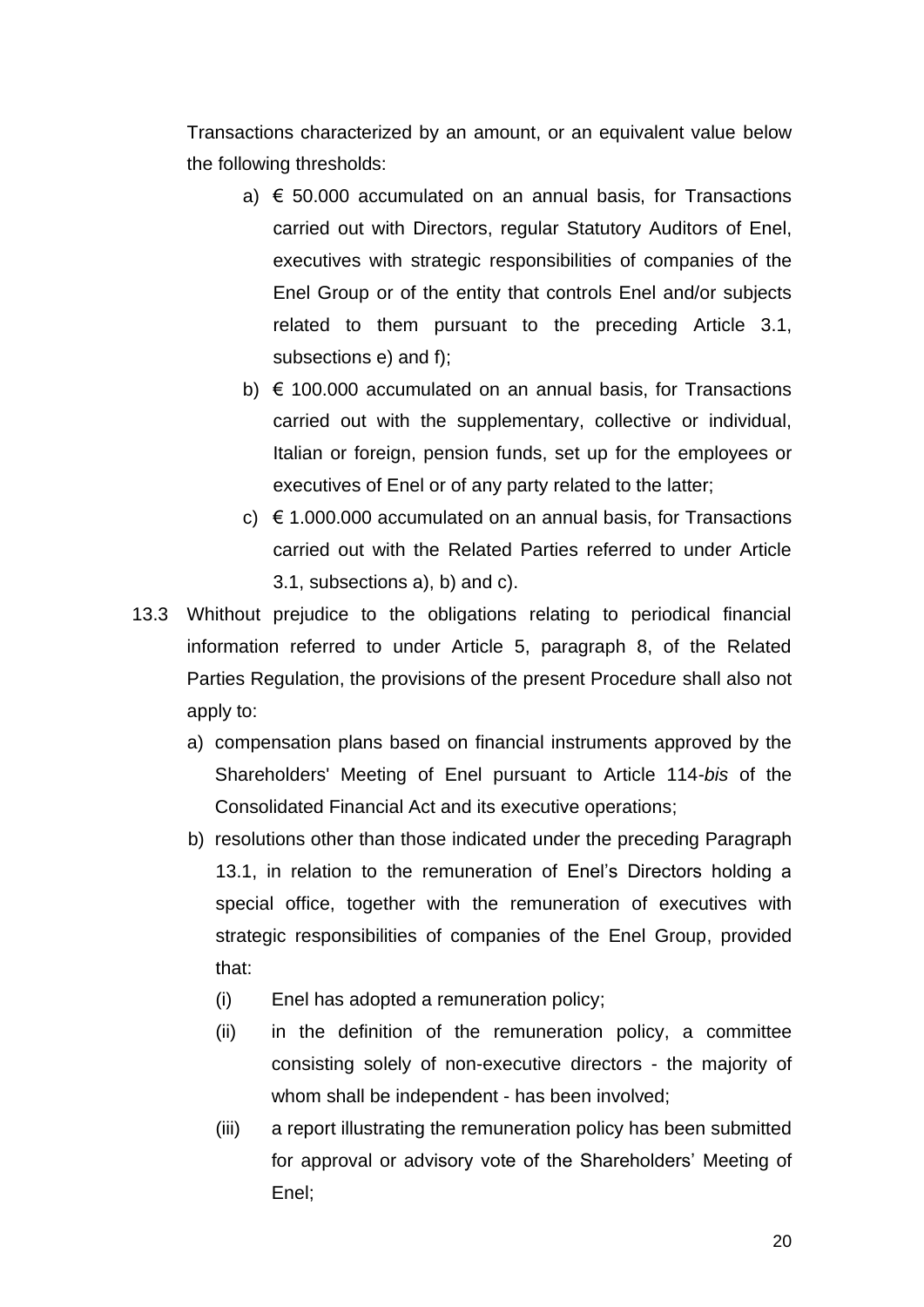- (iv) the remuneration awarded is consistent with this policy;
- c) Regular Transactions completed at Market-equivalent or Standard Terms. With this regard, the Advisory Board shall resolve the cases in which the regular nature of the Transaction is disputed. Should the regular nature of the Transaction remain controversial after the analysis of the Advisory Board, the relative assessment is attributed by the Advisory Board to the Related Parties Committee.

If the foregoing hypothesis of exclusion applies, without prejudice to the information obligations set forth under Article 114, paragraph 1, of the Consolidated Financial Act, Enel shall in any case:

- (i) notify Consob, within 7 days from the approval of the Transaction by the competent body (or, if the competent body resolves to submit a contract proposal, within 7 days from the point at which the contract, even preliminary, is drawn up according to the applicable rules), of the counterparty, the object, the consideration of the Transactions that benefited from the exclusion from the information obligation under Article 5 of the Related Parties Regulation, as they individually exceed one of the thresholds indicated at Article 2.1, subsection k) for Transactions of Major Importance;
- (ii) indicate, in the interim management report and annual report, within the information provided under Article 5, paragraph 8, of the Related Parties Regulation, which Transactions, that are subject to the information obligation provided under the foregoing disposition, have been completed benefitting from the exclusion provided under the present subsection c).

The Related Parties Committee receives on an annual basis adequate information, prepared according to periodic financial reports, about Regular Transactions with related parties carried out at Market-equivalent or Standard Terms within the Enel Group during the reference period.

d) Transactions with or between companies controlled, even jointly, by Enel, as well as Transactions with companies affiliated with Enel, provided that in the controlled or affiliated companies that are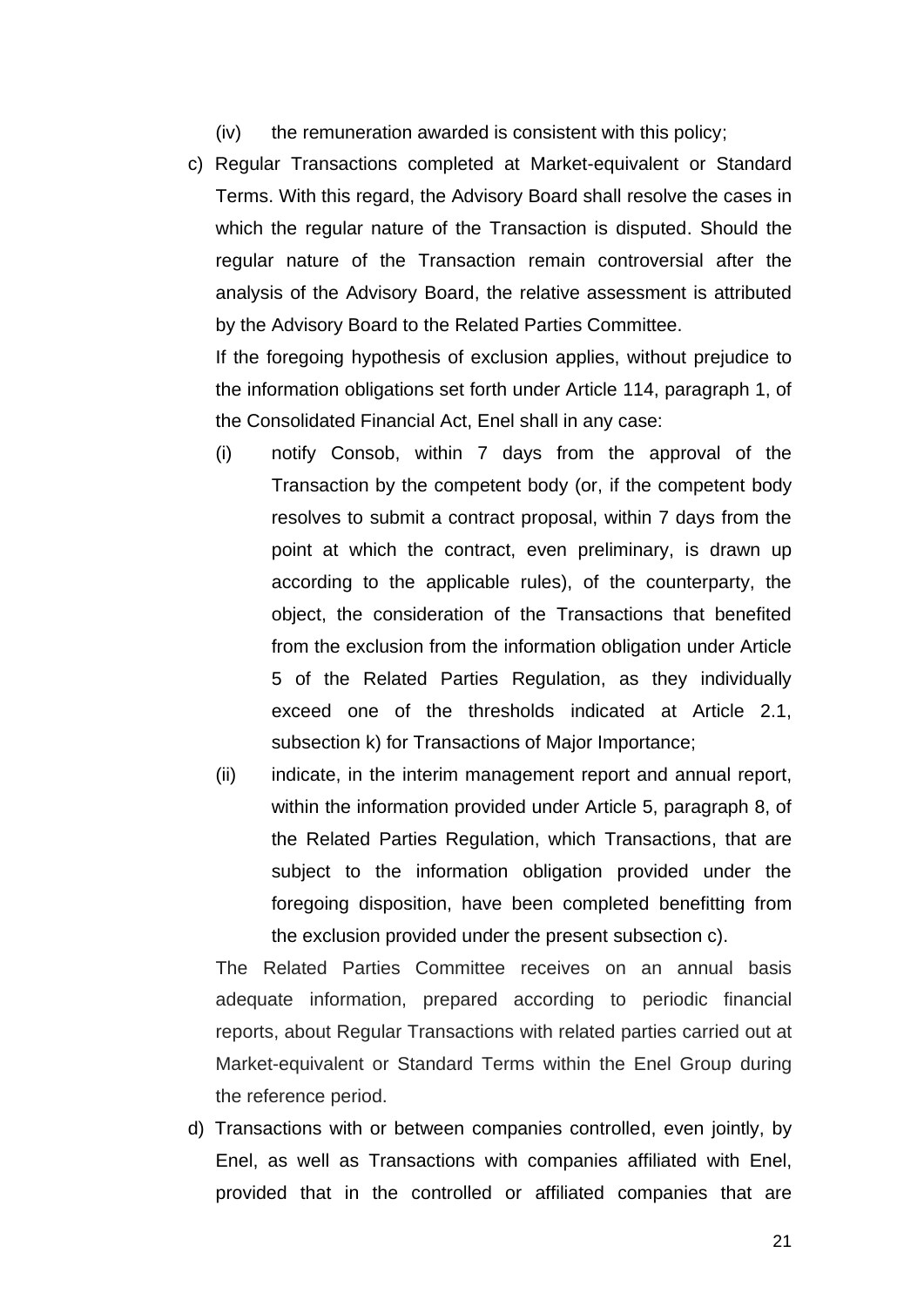counterparties to the Transaction no significant interests (as defined herein) of other Enel's Related Parties exist.

For the purposes of the present Procedure, by significant interest shall be meant any interest of patrimonial nature which is able to provide Enel with incentives in order to complete (or make others complete) a Transaction that is unfavorable to Enel, but favourable to one of its controlled or affiliated companies.

By way of example, and not withstanding the need to make an assessment on a case by case basis, a significant interest (as defined above) may be deemed existent if: (i) a Director or an executive with strategic responsibilities both of Enel and of the controlled or affiliated company with which the Transaction is carried out, benefits from incentive plans based on financial instruments (or, in any case, from variable remuneration) dependent on the accomplishment of performance goals of the controlled or affiliated company; or (ii) the entity which controls Enel has, at the same time, a stake in the controlled or affiliated company which is counterparty to the Transaction, if such stake has an effective importance, in weighted terms, higher than the effective importance of the stake that the same Related Party owns, directly and/or indirectly, in Enel.

On the contrary, the interests that derive from mere sharing of one or more Directors or executives with strategic responibilities among Enel and its controlled or affiliated companies shall not be considered as significant.

13.4 In cases of urgency, if expressly set forth in the Company's bylaws, Related Parties Transactions that are not attributed to the Shareholders' Meeting of Enel by law or bylaws, may be completed by the Board of Directors or by the competent delegated body (except from, with regard to the latter, the ipotesis set forth under Paragraph 8.2) notwithstanding the provisions of Articles  $6$  and  $8$  – and without prejudice to the information obligations provided under Article 5 of the Related Parties Regulation – provided that: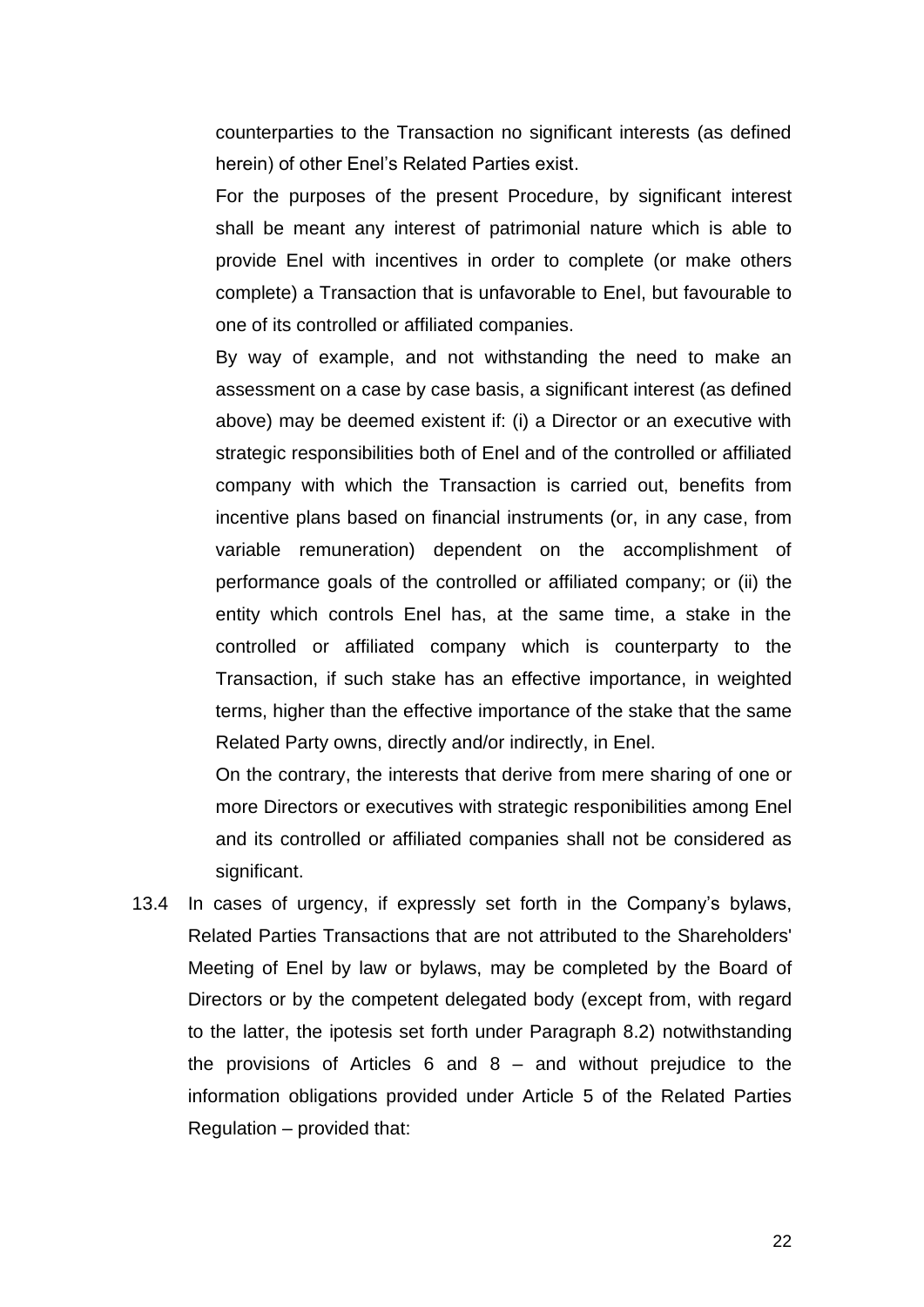- a) if the Transactions fall under the responsibility of the Chief Executive Officer of Enel, the Chairman of the Board of Directors is informed of the reasons of urgency prior to the closing of the Transactions;
- b) the foregoing Transactions are subsequently, without prejudice to their effectiveness, subject to non-binding resolution of the first valid ordinary Shareholders' Meeting of Enel;
- c) the Board of Directors of Enel which convenes the Shareholders' Meeting pursuant to the previous subsection b), prepares a report containing a detailed indication of the reasons for urgency. The Board of Statutory Auditors of Enel reports to the Shareholders' Meeting pursuant to the previous subsection b) its assessment on the existence of the reasons for urgency;
- d) the report and the assessments referred to in subsection c) are made available to the public at least 21 days before the date fixed for the Shareholders' Meeting at the registered office of Enel and in the manner set out in Title II, Chapter I of the Issuers' Regulation;
- e) within the day immediately after the Shareholders' Meeting, Enel makes available to the public in the manner set out in Title II, Chapter I of the Issuers' Regulation, information on voting results, with particular regard to the number of total votes cast by Unrelated Shareholders.
- 13.5 The Company does not avail itself of the possibility, provided under Article 11, paragraph 5 of the Related Parties Regulation, to exclude the application of the provisions set forth in Articles 7 and 9 for the Transactions attributed to the Shareholders' Meeting of Enel by law or the Company's bylaws and that shall be completed in case of urgency related to corporate crisis.
- 13.6 The cases of exclusion provided in the present Article shall also apply to Transactions carried out trough controlled companies referred to in the preceding Article 11.